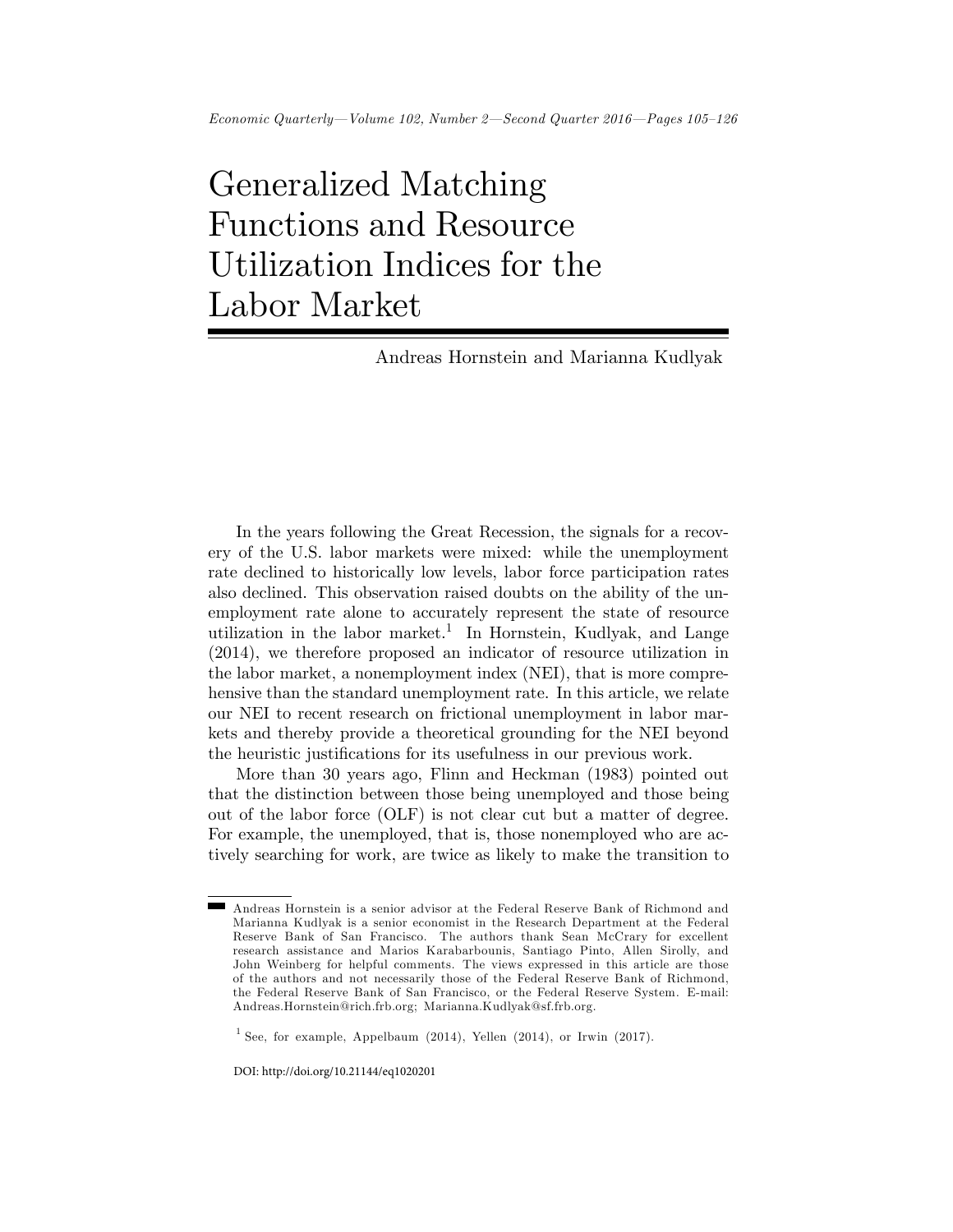employment within a month than those nonemployed who express a desire to work but do not actively engage in job search activities, and they are three times as likely to make the transition to employment than those who do not even express a desire to work. Thus even though the differences in employment transition probabilities are quantitatively large, they do not suggest a qualitative difference between being unemployed and being OLF. Furthermore, despite the substantially lower employment transition probabilities for OLF, on average, every month twice as many people make the transition from OLF to employment than do from unemployment.

The Diamond-Mortensen-Pissarides search-matching framework interprets new employment as being "produced" by matching job seekers with open positions.<sup>2</sup> The standard approach assumes a homogeneous search pool, that is, each searcher is equally likely to make the transition to employment. Recent extensions have emphasized the heterogeneous nature of the search pool, that is, the persistent differences in search efficiency between unemployment and OLF, which is reflected in persistent differences of employment transition probabilities, for example, in Veracierto (2011), Diamond (2013), Elsby, Hobijn, and Şahin  $(2015)$ , Barnichon and Figura  $(2015)$ , and Hornstein and Kudlyak (2016). Most of this work is done in the context of estimating matching efficiency in the labor market, that is, the extent of labor market frictions. Accounting for heterogeneity in the search pool leads to smaller estimated declines in matching efficiency, in part since heterogeneity introduces systematic positive comovement between total nonemployment and the average search efficiency of the heterogeneous search pool. Within this generalized matching framework, we interpret our proposed NEI as the quality-adjusted measure of the search pool.

This article is structured as follows. We first review the searchmatching framework and how it accounts for changes in average employment transition rates with homogeneous and heterogeneous search pools. We then characterize the pool of nonemployed in the Current Population Survey (CPS) in terms of their average transition rates to employment. Finally, we construct a sequence of NEIs with increasing coverage of the nonemployed, the most comprehensive of them being the NEI proposed in Hornstein et al. (2014). We show how these NEIs fit into a generalized search-matching framework with heterogeneous search pools and study their implications for measured changes in matching efficiency. We should note that there is substantial overlap

<sup>2</sup> For example, Pissarides (2000) or Petrongolo and Pissarides (2001).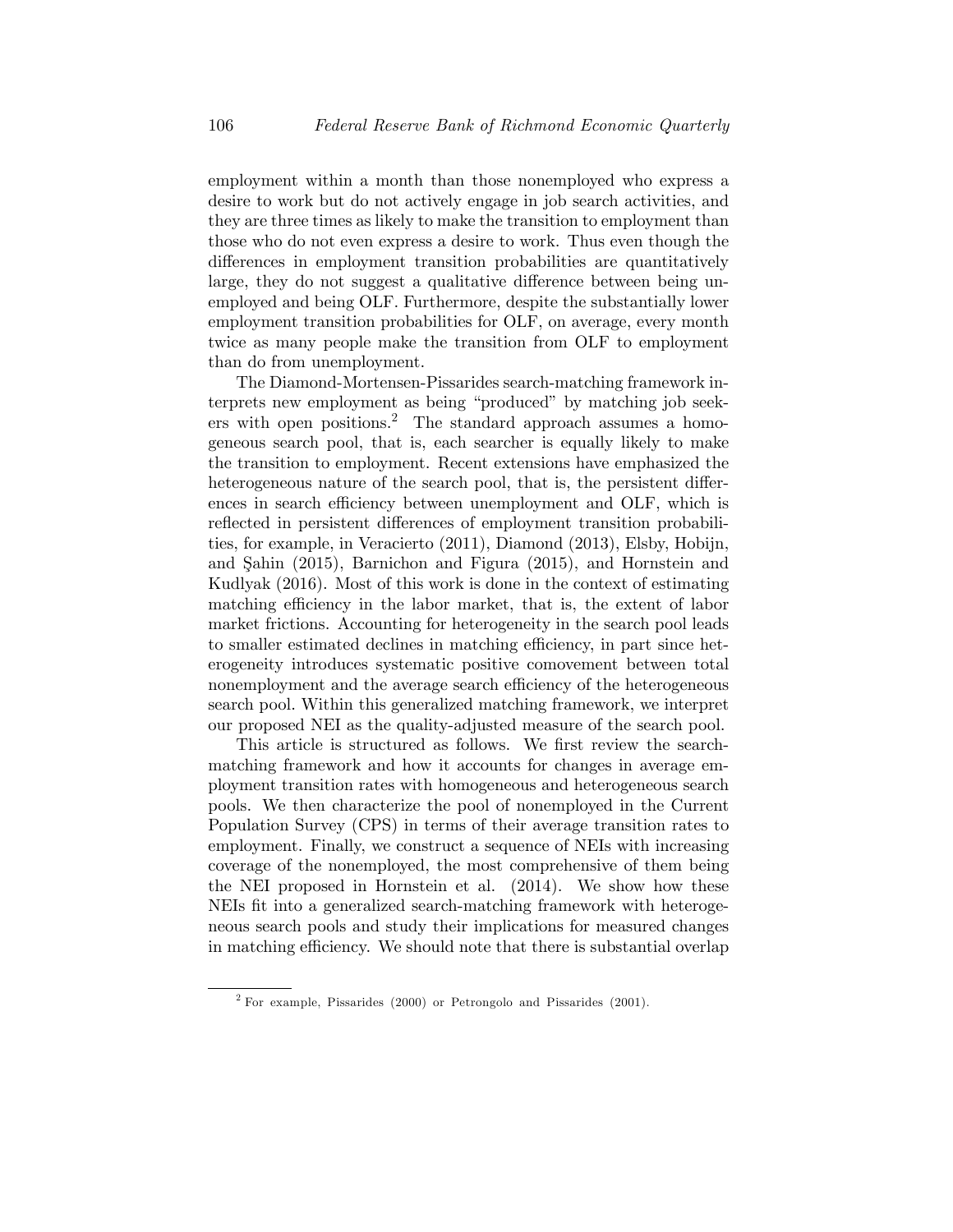between this paper and Hornstein et al. (2014), especially as it relates to the characterization of the nonemployed in the CPS.

#### 1. GENERALIZED MATCHING FUNCTIONS

The aggregate search and matching function in macro-labor models describes the "production" of hires as a function of the stocks of job seekers and vacancies and an exogenous shift term denoting the aggregate efficiency of the matching process. The standard approach for the search and matching function assumes that the inputs are homogeneous. We augment the standard search and matching function by allowing for fixed heterogeneity across observed groups of job seekers.

# The Matching Function with Homogeneous Search

Consider an economy where unemployed workers need to be matched with open positions. Assume that all workers and open positions are homogeneous, but that for some reason the assignment of unemployed workers to open positions is a time-consuming process. This process is characterized by a matching function,

$$
h = e^{\kappa} v^{\alpha} u^{1-\alpha},\tag{1}
$$

where  $h$  is the number of new hires when  $v$  vacancies are matched with u unemployed workers, and  $\alpha \in [0, 1]$  is the elasticity of new hires with respect to vacancies. The matching function is constant returns to scale, that is, if the number of vacancies and unemployed doubles, then the number of new matches also doubles. In fact, the usual specification of the matching function in equation  $(1)$  is analogous to a Cobb-Douglas production function where unemployed workers and vacancies are inputs to a process that generates new filled positions. This process may be more or less efficient, and the matching efficiency  $\kappa$  reflects the extent of frictions in the labor market. The smaller the matching efficiency, the less efficient the labor market is at matching the unemployed with open positions.

The rate at which unemployed workers make the transition to employment is

$$
\lambda = \frac{h}{u} = e^{\kappa} \left(\frac{v}{u}\right)^{\alpha} = e^{\kappa} \theta^{\alpha},\tag{2}
$$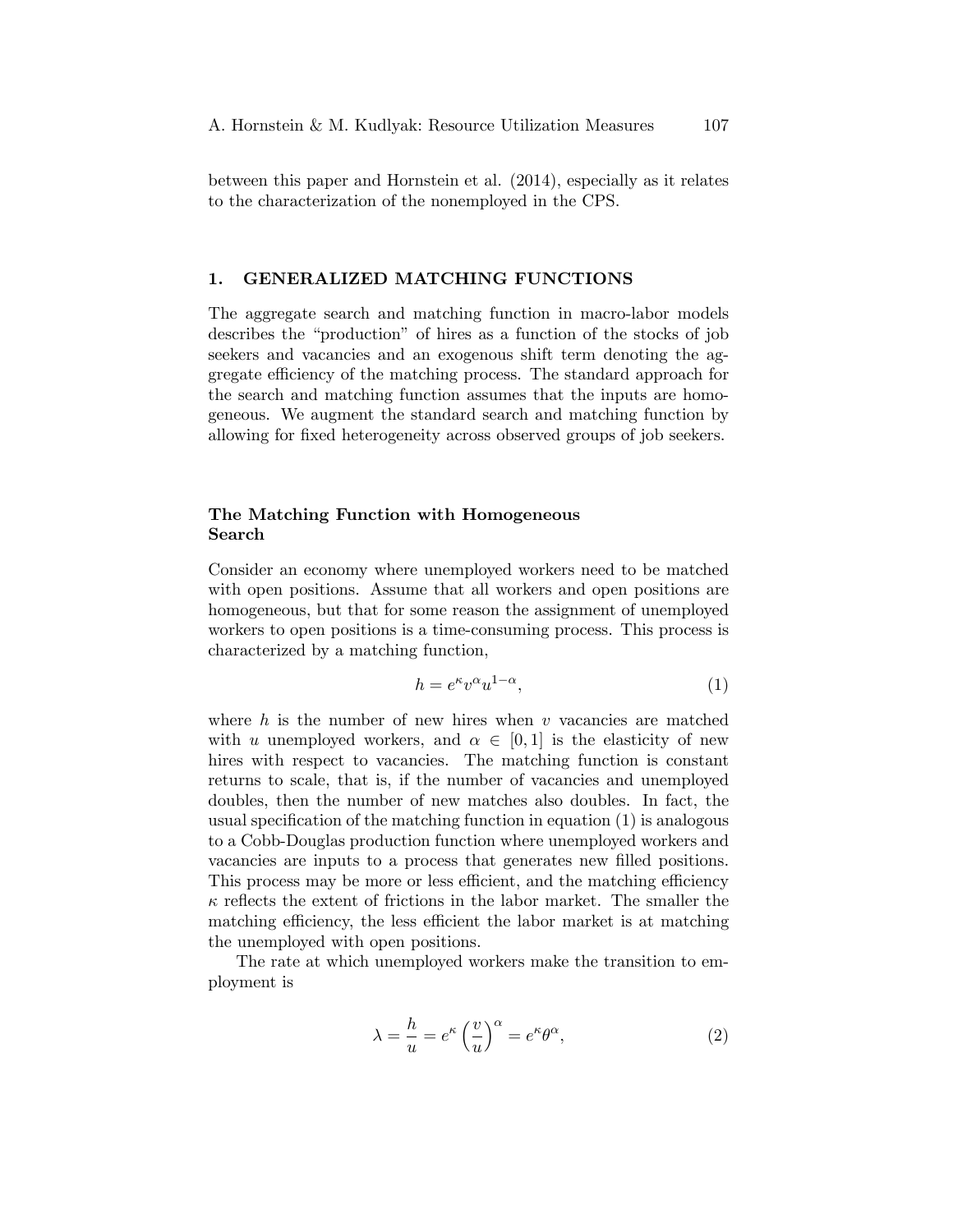where the vacancy-unemployment ratio  $\theta$  denotes "labor market tightness.<sup>3</sup> Conditional on the matching elasticity, we can recover the matching efficiency from observations on how long it takes for an unemployed to become employed, that is, the employment transition rate and market tightness,

$$
\kappa = \ln \lambda - \alpha \ln \theta. \tag{3}
$$

## Heterogeneous Search

Now suppose that the unemployed differ in their search effectiveness, but that after accounting for these differences, they are all perfect substitutes in the matching function. First assume that there is a finite number of types,  $J$ , and that each type is endowed with  $\rho_j$  search units. The total effective search input from all of theses types is

$$
u^* \equiv \sum_{j=1}^J \rho_j u_j,\tag{4}
$$

and together with the available vacancies the matching function determines total hired search units

$$
h = e^{\kappa} v^{\alpha} (u^*)^{1-\alpha}.
$$

Analogous to the case of homogeneous searchers, the rate at which a search unit will make the transition to employment is then

$$
\lambda^* = e^{\kappa} \left(\frac{v}{u^*}\right)^{\alpha}.
$$

Since a type j agent is endowed with  $\rho_j$  search units, her employment transition rate is

$$
\lambda_j = \rho_j \lambda^*,
$$

and the differences in search effectiveness account for differences in employment transition rates across types.

We can relate this simple model of search heterogeneity to the baseline model with homogeneous search by explicitly accounting for the average search effectiveness across types,

$$
\bar{\rho} = \sum_{j} \frac{u_j}{u} \rho_j. \tag{5}
$$

<sup>3</sup> We interpret the transitions as occurring continuously over time. In particular, we assume that employment opportunities arrive according to a Poisson process with arrival rate  $\lambda$ . In this case, a worker who is unemployed at the beginning of the period will be employed at the end of the period with probability  $1 - e^{-\overline{\lambda}}$ . See also the Appendix.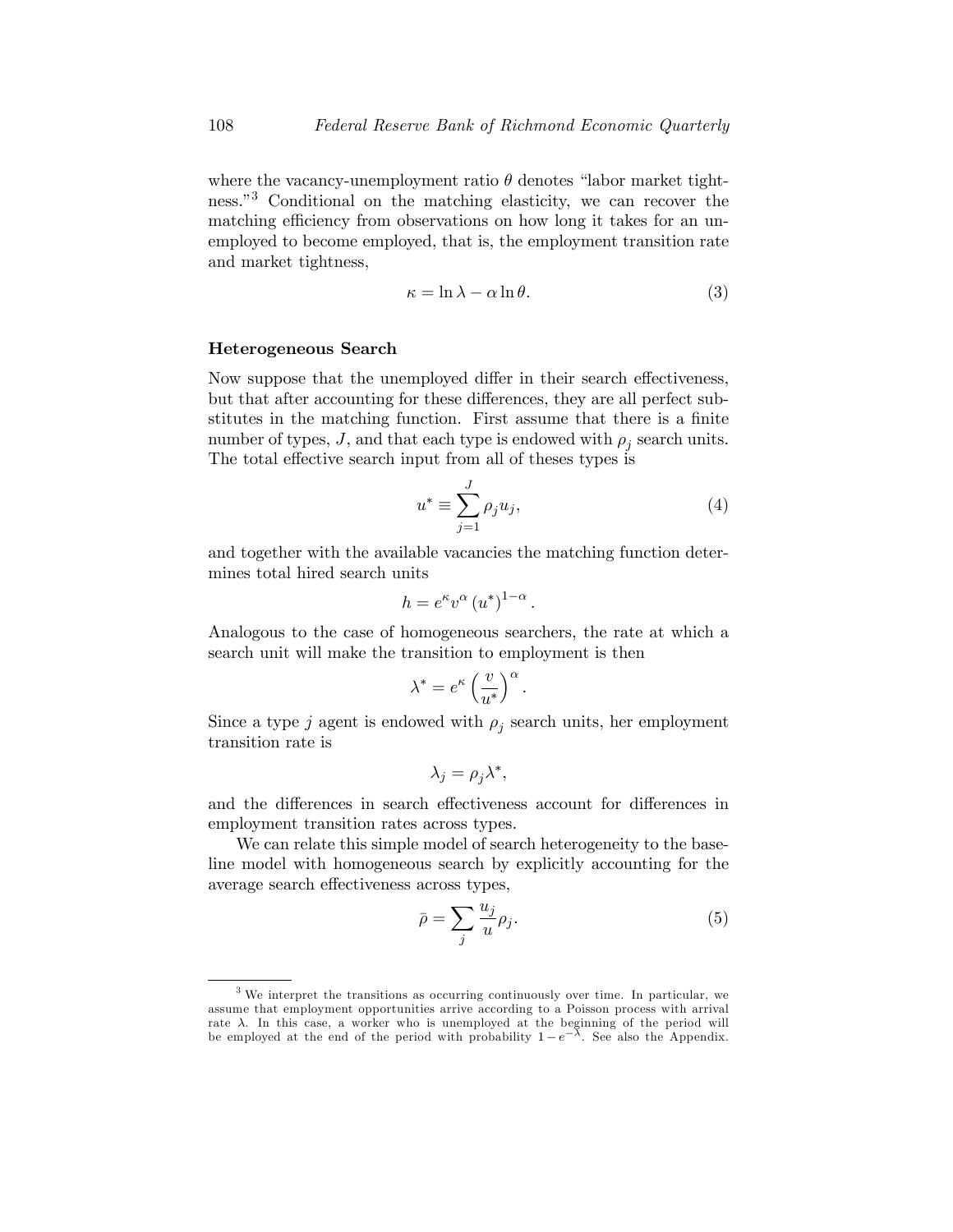#### A. Hornstein & M. Kudlyak: Resource Utilization Measures 109

The employment transition rate per search unit is then

$$
\lambda^* = e^{\kappa} (\theta \bar{\rho})^{\alpha},
$$

and the average employment transition rate across all types is

$$
\bar{\lambda} = \sum_{j} \frac{u_j}{u} \rho_j \lambda^* = e^{\kappa} \theta^{\alpha} \bar{\rho}^{1-\alpha}.
$$
 (6)

Thus, we have to correct for changes in average search effectiveness when we recover the matching efficiency from observations on the average employment transition rate and market tightness,

$$
\kappa = \ln \bar{\lambda} - \alpha \ln \theta - (1 - \alpha) \ln \bar{\rho}.
$$
 (7)

In other words, assuming that all workers in the search pool are homogeneous when they are not conflates changes in matching efficiency with changes in average search effectiveness.

## 2. HETEROGENEITY OF NONEMPLOYMENT

We now briefly describe the components of nonemployment that we use in the construction of our nonemployment index. This section is closely related to Section 1 of Hornstein, Kudlyak, and Lange (2014).

# The BLS Classification Scheme

Among the most widely reported statistics from the Bureau of Labor Statistics (BLS) are the shares of the working-age population who are currently employed, unemployed, and OLF. These shares are estimated using responses from the monthly CPS. A nonemployed respondent is counted as unemployed if she has been actively looking for work in the month preceding the survey week. Those neither employed nor actively looking for work are classified as OLF. Starting with the comprehensive revision of the CPS in 1994, the BLS provides additional detail on the labor market attachment of the nonemployed based on survey responses as to why an individual is not actively looking for work (see Polivka and Miller [1998] for a description of the 1994 CPS revision). The average population shares for the different nonemployment categories in the CPS are listed in Table 1, in columns 1a and 1b. We report the average shares for the years  $1994-2007$  in column 1a and for the years  $2008-16$  in column 1b. The first sample represents a relatively strong labor market: it includes two expansions, in particular, the late 1990s information technology boom, and the shallow 2001 recession. The second sample is dominated by the 2008–09 Great Recession and represents a relatively weak labor market.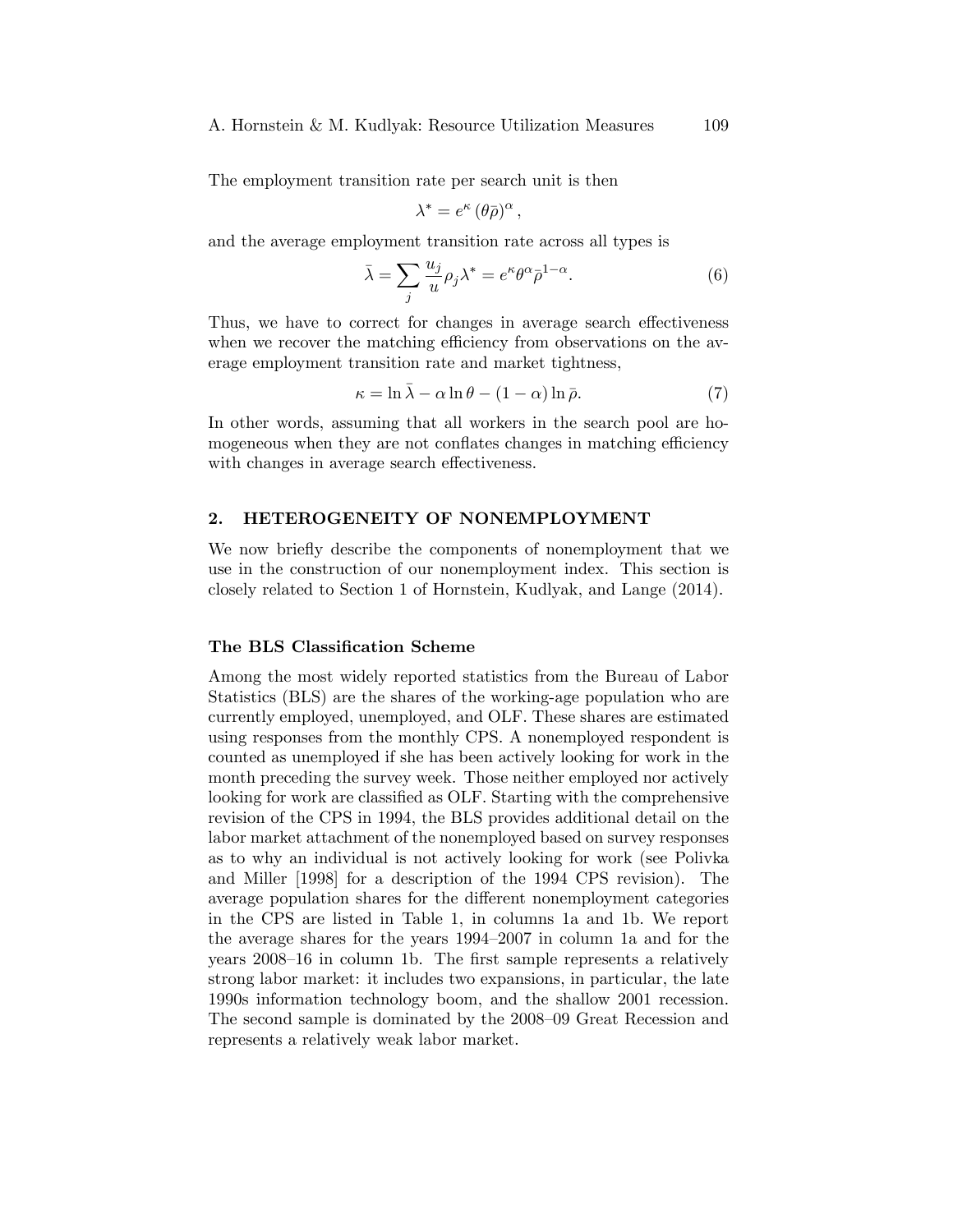|                       | WAP Share          |         | Transition Probability   |          |                     |         |  |
|-----------------------|--------------------|---------|--------------------------|----------|---------------------|---------|--|
|                       |                    |         | $p_E$                    |          | $p_{NE}$            |         |  |
|                       | (1a)               | (1b)    | (2a)                     | (2b)     | (3a)                | (3b)    |  |
|                       |                    |         |                          |          |                     |         |  |
| Short Term            | 2.8                | 3.0     | 30.2                     | 24.3     | 26.8                | 28.2    |  |
|                       | [7.6]              | [7.5]   | [1.00]                   | $[1.00]$ | $\left[1.00\right]$ | [1.00]  |  |
| Long Term             | 0.6                | $1.6\,$ | 16.0                     | 11.3     | 29.6                | 25.7    |  |
|                       | $\left[1.6\right]$ | [4.0]   | [0.53]                   | [0.47]   | [1.10]              | [0.91]  |  |
|                       | OLF, Want to Work  |         |                          |          |                     |         |  |
| Marginally attached,  | 0.2                | 0.3     | 13.9                     | 11.8     | 75.4                | 74.7    |  |
| discouraged           | [0.5]              | [0.8]   | [0.46]                   | [0.48]   | [2.81]              | [2.64]  |  |
| Marginally attached,  | 0.4                | 0.4     | 13.7                     | 11.0     | 73.8                | 76.5    |  |
| other                 | [1.0]              | [1.0]   | [0.45]                   | [0.45]   | [2.75]              | [2.71]  |  |
| Other                 | 1.7                | 1.7     | 15.4                     | 12.8     | 62.1                | 65.5    |  |
|                       | [4.8]              | [4.2]   | [0.51]                   | [0.53]   | [2.32]              | [2.32]  |  |
|                       |                    |         | OLF, Do Not Want to Work |          |                     |         |  |
| In school, aged 16-24 | 3.8                | 4.9     | 9.4                      | 6.6      | 15.2                | 12.5    |  |
|                       | [10.3]             | [12.1]  | [0.31]                   | [0.27]   | [0.57]              | [0.44]  |  |
| Not in school,        | 7.6                | 7.0     | 7.7                      | 7.2      | 18.2                | 20.3    |  |
| disabled or retired   | [20.7]             | [17.4]  | [0.26]                   | [0.30]   | [0.68]              | [0.72]  |  |
| Disabled              | 4.2                | 5.3     | 1.8                      | 1.5      | 3.9                 | 4.9     |  |
|                       | [11.6]             | [13.1]  | [0.06]                   | 0.06     | [0.14]              | [0.18]  |  |
| Retired               | 15.4               | 16.2    | $1.4^{\circ}$            | 1.4      | 2.0                 | $2.2\,$ |  |
|                       | [42.1]             | [39.9]  | [0.05]                   | [0.06]   | [0.08]              | [0.08]  |  |
|                       | Total              |         | Average                  |          |                     |         |  |
|                       | 36.6               | 40.5    | 6.8                      | 5.8      | 13.2                | 13.7    |  |

Table 1 Nonemployment by BLS Categories

Note: For the different nonemployed population groups columns 1 display their average percentage shares in total working-age population (WAP). For columns 1, the terms in square brackets represent the nonemployed groups' percentage shares in total nonemployment. Columns 2 display the groups' average transition probabilities to employment, and columns 3 display their average transition probabilities to any other nonemployment state. For the employment transition probabilities, the terms in square brackets represent the average of transition probabilities when normalized with the transition probability of short-term unemployed. Columns a cover the time period  $1994-2007$  and columns b the time period  $2008-16$ .

The unemployed can be subdivided based on their reported length of unemployment. Short-term unemployment (STU) covers those who have been unemployed for 26 or fewer weeks, while long-term unemployment (LTU) encompasses those who have been unemployed for more than 26 weeks. Prior to the Great Recession, on average, less than onefifth of all unemployed report more than 26 weeks of unemployment in any one month. But the unemployed represent only one-tenth of the nonemployed. The remaining nine-tenths are OLF.

A little less than one-tenth of the OLF declare that they do want to work, even though they did not actively look for work in the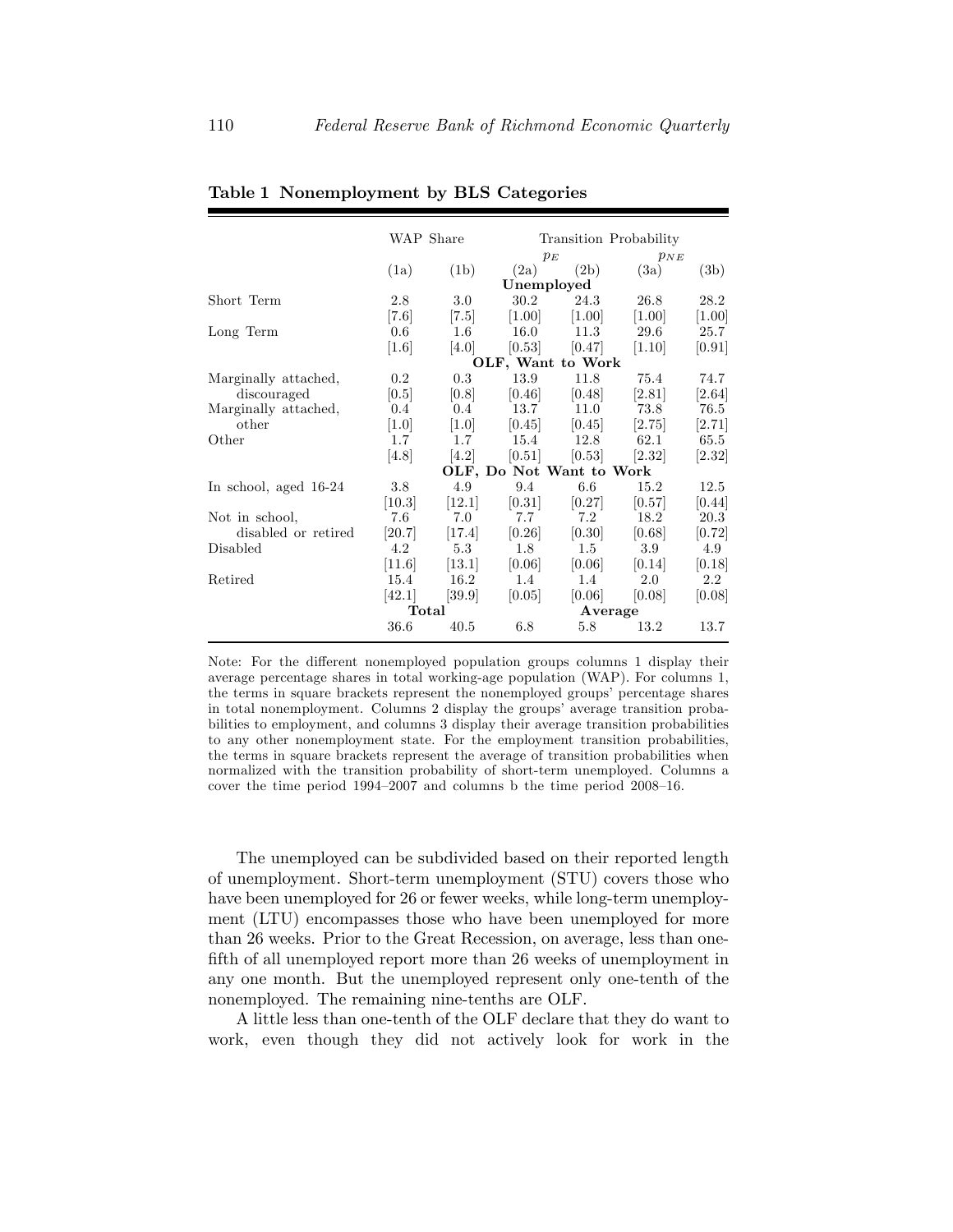previous month. Those in this group who want a job, are available for work, and searched for work within the last year (not the last month) are classified as marginally attached. On average, about one-fourth of those who want work are marginally attached, and there are six times as many unemployed as there are marginally attached respondents. Those marginally attached who did not search for a job during the last month because they were discouraged over job prospects are classified as discouraged. On average, discouraged individuals make up about one-third of the marginally attached. But over nine-tenths of those OLF do not want a job. Among these individuals we can distinguish between those who are retired, disabled, currently in school, and the remainder. On average, the retired and disabled account for about two-thirds of those who do not want work.

Despite the recent decline of unemployment to historically low levels in 2016, in the aftermath of the  $2007-09$  recession average nonemployment is about 4 percentage points higher than it was prior to the recession. Comparing columns (1a) and (1b) of Table 1, we see that the main drivers of this increase of nonemployment were higher LTU, disability and retirement, and more people in school, whereas the share of those OLF who want to work remained relatively stable. The share of LTU increased to close to one-half of total unemployment and has remained high even though overall unemployment has declined. Some of the increase in disability may be in response to the weak labor market of the Great Recession, but it also reflects the continuation of a positive trend established in prior years. Finally, the increased retirement share reflects the demographics of an aging U.S. population.

#### Transitions to Employment

We are motivated to examine broader nonemployment concepts since the distinction between unemployment and OLF is not as sharp as one would think. In fact, from month to month, roughly twice as many individuals transition from OLF to employment as transition from unemployment. We now show that for all of our nonemployment groups, the transition probabilities to employment are positive and that the heterogeneity in these transition probabilities seems to be consistent with the self-reported labor market attachment.

We first use the CPS microdata to construct exit probabilities from nonemployment using the short rotating four-month panels in the CPS. In any month, we observe the labor market status in the current and following month for roughly three-fourths of the sample. Based on the responses to the CPS questions, we group the nonemployed into the nine nonemployment segments discussed above: the two duration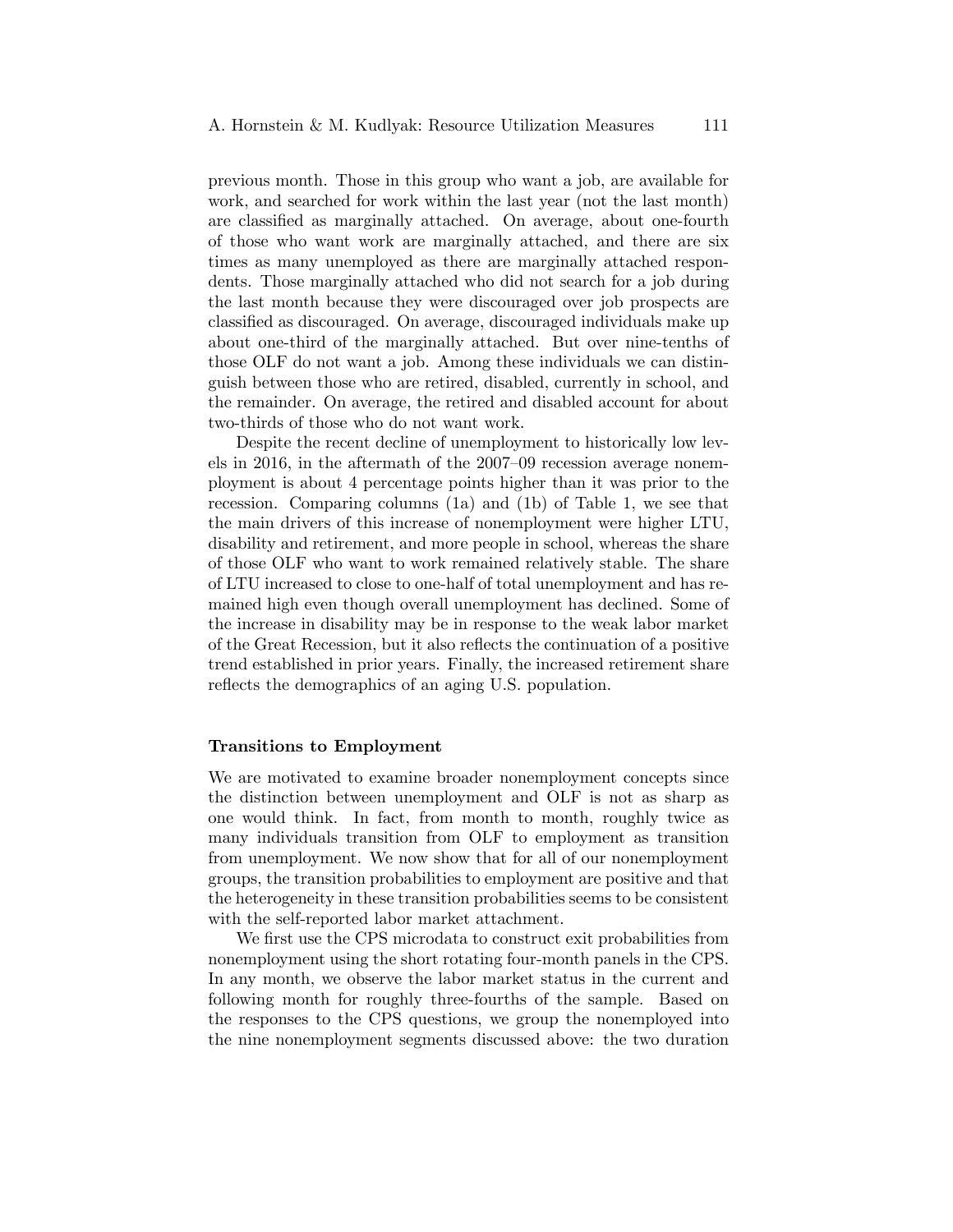segments of the unemployed, the three segments of OLF who want a job (marginally attached, discouraged, other), and the four segments of OLF who do not want a job (retired, disabled, in school, not in school). We then construct the transition probabilities into employment or a different nonemployment state for each segment by matching the individual records from the CPS microdata month to month.<sup>4</sup> The transition probability from a particular segment of nonemployment is the fraction of that segment that exits to employment,  $p_E$ , or to a different segment of nonemployment,  $p_{NE}$ , from one month to the next.

Table 1, column 2, shows annual averages of the monthly employment transition probabilities for the two unemployment segments and seven OLF segments averaged across  $1994-2007$  and  $2008-16$ . The chances of becoming employed differ substantially among these groups. The employment probabilities are highest for the short-term unemployed: on average, they have a 30 percent chance of finding a job within a month. Next are the LTU and those OLF individuals who want a job: they are about half as likely to become employed as are the  $STU<sup>5</sup>$ . Then there is the group of those who do not want a job but who are neither retired nor disabled: they are only one-fourth as likely to become employed as are the STU. Finally, there is the group of retired and disabled who are less than one-tenth as likely to become employed as are the STU.<sup>6</sup>

In recessions the employment probabilities tend to fall for all groups, but the ranking of the different groups in terms of their transition probabilities to employment remains the same.<sup>7</sup> This is also apparent when comparing the pre- and post-Great Recession period, columns 2a and 2b: even though the average transition probabilities are uniformly lower in the post-2008 period, the relative transition probabilities are not that different. Furthermore, the ranking of employment probabilities coincides with the desire to work as stated in the survey: those who actively search tend to have higher transition rates to employment than those who want to work but do not actively look for work, and those who want to work have higher transition rates than those who do not want to work.

<sup>4</sup> Our matching procedure follows the algorithms described in Madrian and Lefgren (1999) and Shimer (2012) The CPS microdata fields are available at http://thedataweb.rm.census.gov/ftp/cps\_ftp.html#cpsbasic.

<sup>&</sup>lt;sup>5</sup> Note that the employment transition probabilities among the marginally attached OLF do not differ much. In particular, there is no reason to single out discouraged workers based on the likelihood of becoming employed again.

 $6$  See also Fujita (2014).

<sup>&</sup>lt;sup>7</sup> See Kudlyak and Lange (2014) for graphs of annual averages of monthly job finding rates for the years 1994 to 2013. See also Figures 2 and 3.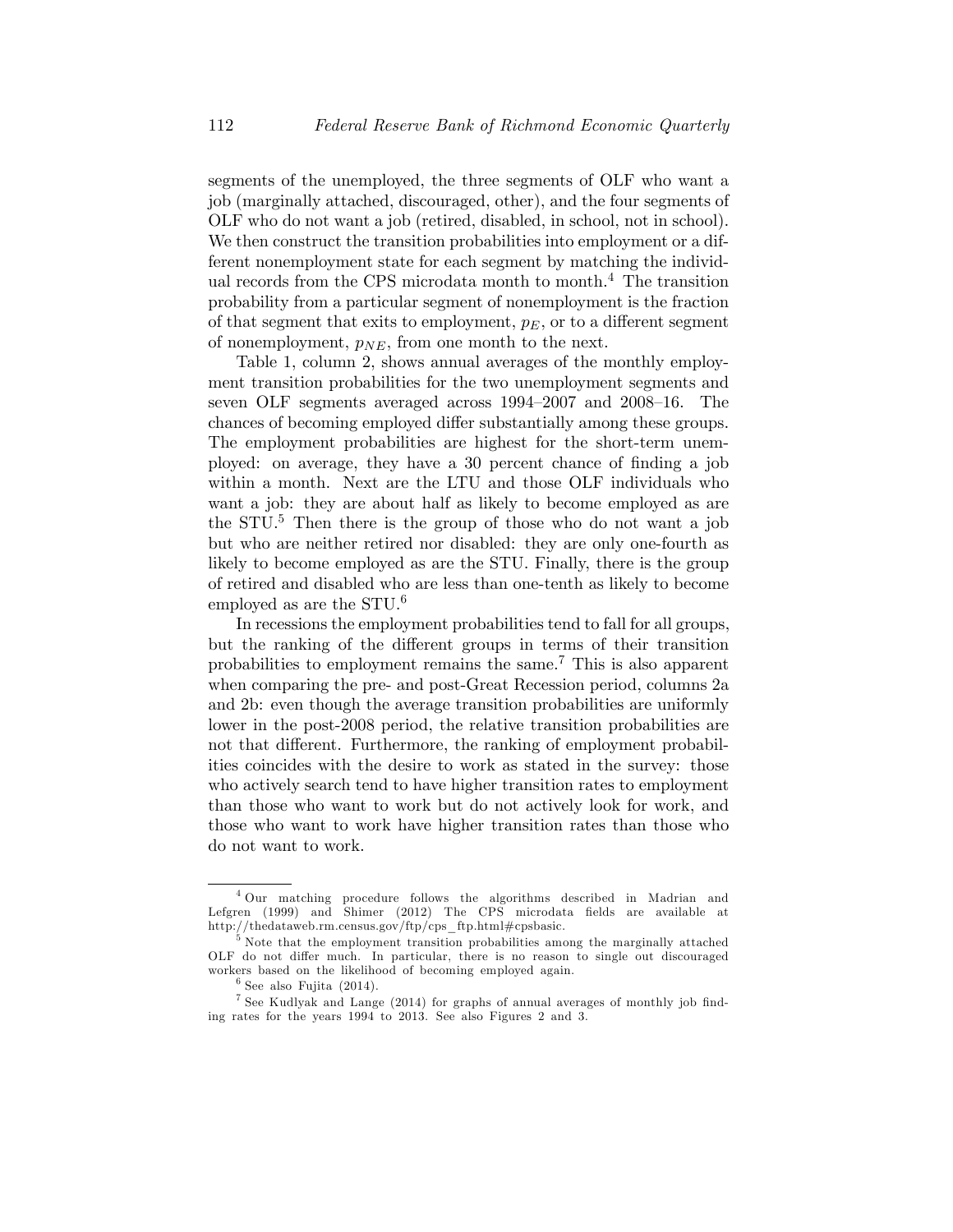Table 1, column 3, shows annual averages of the monthly transition probabilities to a different nonemployment state for the two unemployment segments and seven OLF segments averaged across 1994–2007 and  $2008-16$ . Again, the chances of making the transition to a different nonemployment state differ substantially among these groups, and again the STU stand out. For the STU, the probability of making the transition to a different nonemployment state is slightly lower than the probability of becoming employed, whereas the opposite is true for all other nonemployment states. This is especially noteworthy for those OLF who want to work but are classified as OLF because they do not state that they are actively looking for work. For this group, the probability of exiting to a different nonemployment state is four to five times higher than the probability of becoming employed. It is quite possible that these high probabilities of switching to a different nonemployment state simply mean that individuals in these groups will in the next month state that they are actively looking for work. That being the case, the fact that for all groups except the STU the transition probabilities to some other nonemployment state are higher than the transition probability to employment suggests that looking at the employment transition probability alone as a measure of labor market attachment might be misleading.

We elaborate on the issue of how transition probabilities to employment and some other nonemployment state jointly reflect the transitions to employment in the Appendix. When transitions between employment and nonemployment states take place continuously, the month-to-month transition probabilities that we calculate from the CPS between two points in time reflect this underlying process. In particular, a relatively high transition rate to nonemployment states may mask the true transitions to employment in the employment transition probability. Effectively, the employment transition probability from month to month may appear to be low not because the transition rate to employment is low, but because the transition rate to other nonemployment states with low exit rates to employment is high. In Table 2, we report the employment transition rates using either employment transition probabilities alone in column 1 or transition probabilities to employment and nonemployment jointly in column  $2.8$  Accounting for the interaction between transitions to employment and other nonemployment states tends to increase the estimated level of employment transition rates, but for all nonemployment segments except for the

<sup>&</sup>lt;sup>8</sup> In the Appendix, we describe how the transition probabilities can be used to recover the transition rates that generate the observed transition probabilities.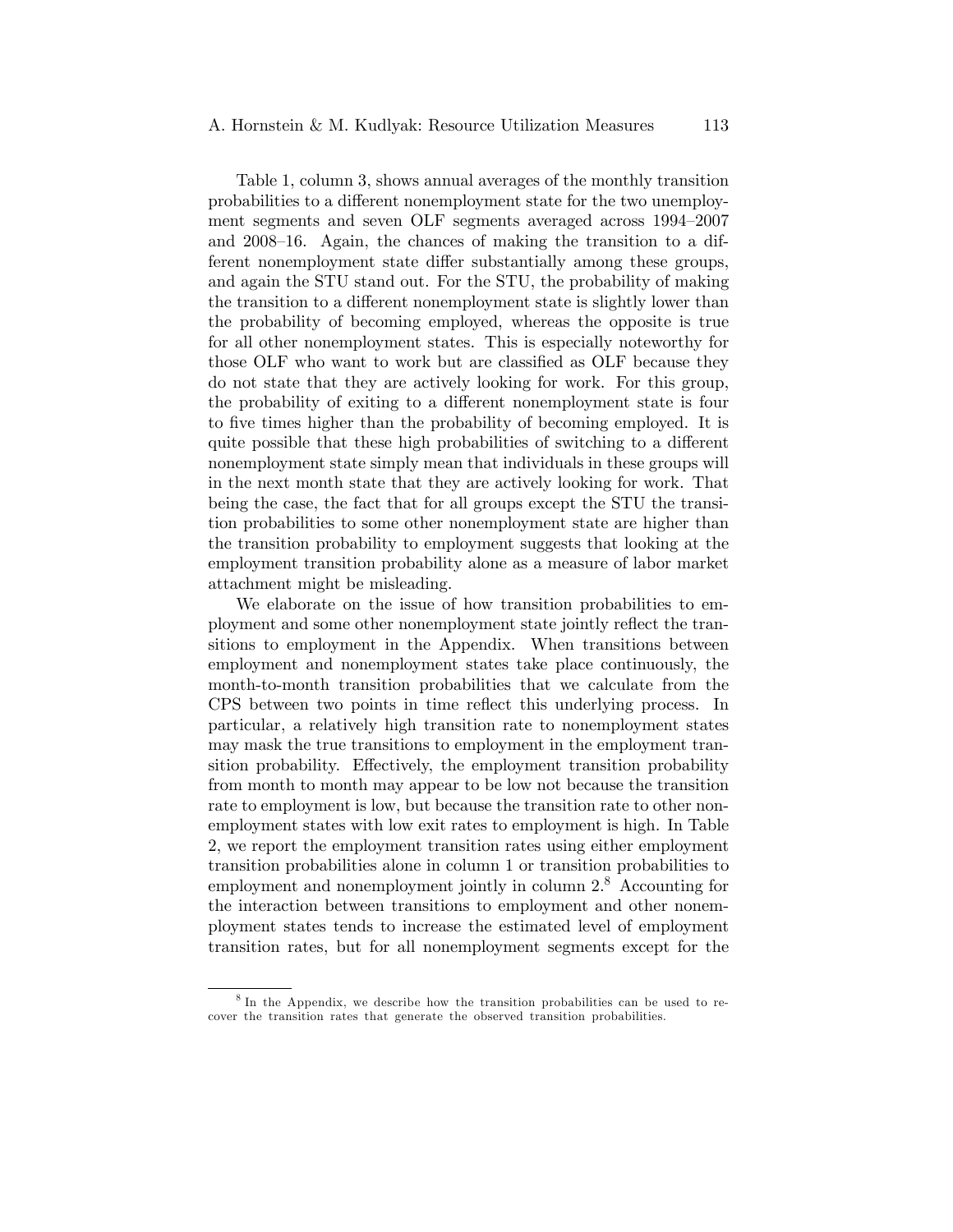|                       |             |                          | Employment Transition Rate |                          |  |  |  |
|-----------------------|-------------|--------------------------|----------------------------|--------------------------|--|--|--|
|                       | using $p_E$ |                          |                            | using $p_E$ and $p_{NE}$ |  |  |  |
|                       | (1a)        | (1b)                     | (2a)                       | (2b)                     |  |  |  |
|                       |             |                          | Unemployed                 |                          |  |  |  |
| Short Term            | 0.36        | 0.28                     | 0.45                       | 0.35                     |  |  |  |
|                       | [1.00]      | [1.00]                   | [1.00]                     | [1.00]                   |  |  |  |
| Long Term             | 0.17        | 0.12                     | 0.21                       | 0.14                     |  |  |  |
|                       | [0.48]      | [0.43]                   | [0.48]                     | [0.41]                   |  |  |  |
|                       |             |                          | OLF, Want to Work          |                          |  |  |  |
| Marginally attached,  | 0.15        | 0.13                     | 0.35                       | 0.27                     |  |  |  |
| discouraged           | [0.42]      | [0.45]                   | [0.79]                     | [0.79]                   |  |  |  |
| Marginally attached,  | 0.15        | 0.12                     | 0.33                       | 0.26                     |  |  |  |
| other                 | [0.41]      | [0.42]                   | [0.73]                     | [0.76]                   |  |  |  |
| Other                 | 0.17        | 0.14                     | 0.30                       | 0.25                     |  |  |  |
|                       | [0.47]      | [0.50]                   | [0.67]                     | [0.73]                   |  |  |  |
|                       |             | OLF, Do Not Want to Work |                            |                          |  |  |  |
| In school, aged 16-24 | 0.10        | 0.07                     | 0.11                       | 0.07                     |  |  |  |
|                       | [0.28]      | [0.25]                   | [0.24]                     | [0.21]                   |  |  |  |
| Not in school,        | 0.08        | 0.08                     | 0.09                       | 0.08                     |  |  |  |
| disabled or retired   | [0.22]      | [0.27]                   | [0.20]                     | [0.25]                   |  |  |  |
| Disabled              | 0.02        | 0.02                     | 0.02                       | 0.02                     |  |  |  |
|                       | [0.05]      | [0.06]                   | [0.04]                     | [0.05]                   |  |  |  |
| Retired               | 0.01        | 0.01                     | 0.01                       | 0.01                     |  |  |  |
|                       | [0.04]      | [0.05]                   | [0.03]                     | [0.04]                   |  |  |  |
|                       | Average     |                          |                            |                          |  |  |  |
|                       | 0.07        | 0.06                     | 0.08                       | 0.07                     |  |  |  |

#### Table 2 Employment Transition Rates by BLS Categories

Note: For the different nonemployed population groups, columns 1 display the groupsí average employment transition rates calculated from employment transition probabilities only, and columns 2 display their average employment transition rates calculated from transition probabilities to employment and any other nonemployment state. The details of the employment transition rate calculations are described in the Appendix. The terms in square brackets represent the average of transition rates when normalized with the transition rate of the STU. Columns a cover the time period 1994-2007 and b the time period 2008-16.

OLF who want to work it does not affect the employment transition rates relative to the transition rates of the STU.

## Heterogeneous Search Pools

We have motivated the NEI in Hornstein et al. (2014) as a way to capture persistent differences in labor market attachment across groups through their average employment transition rates. The same persistent differences in transitions to employment play an integral part in the generalized matching function with heterogeneous search efficiencies described in Section 1. From this perspective, the important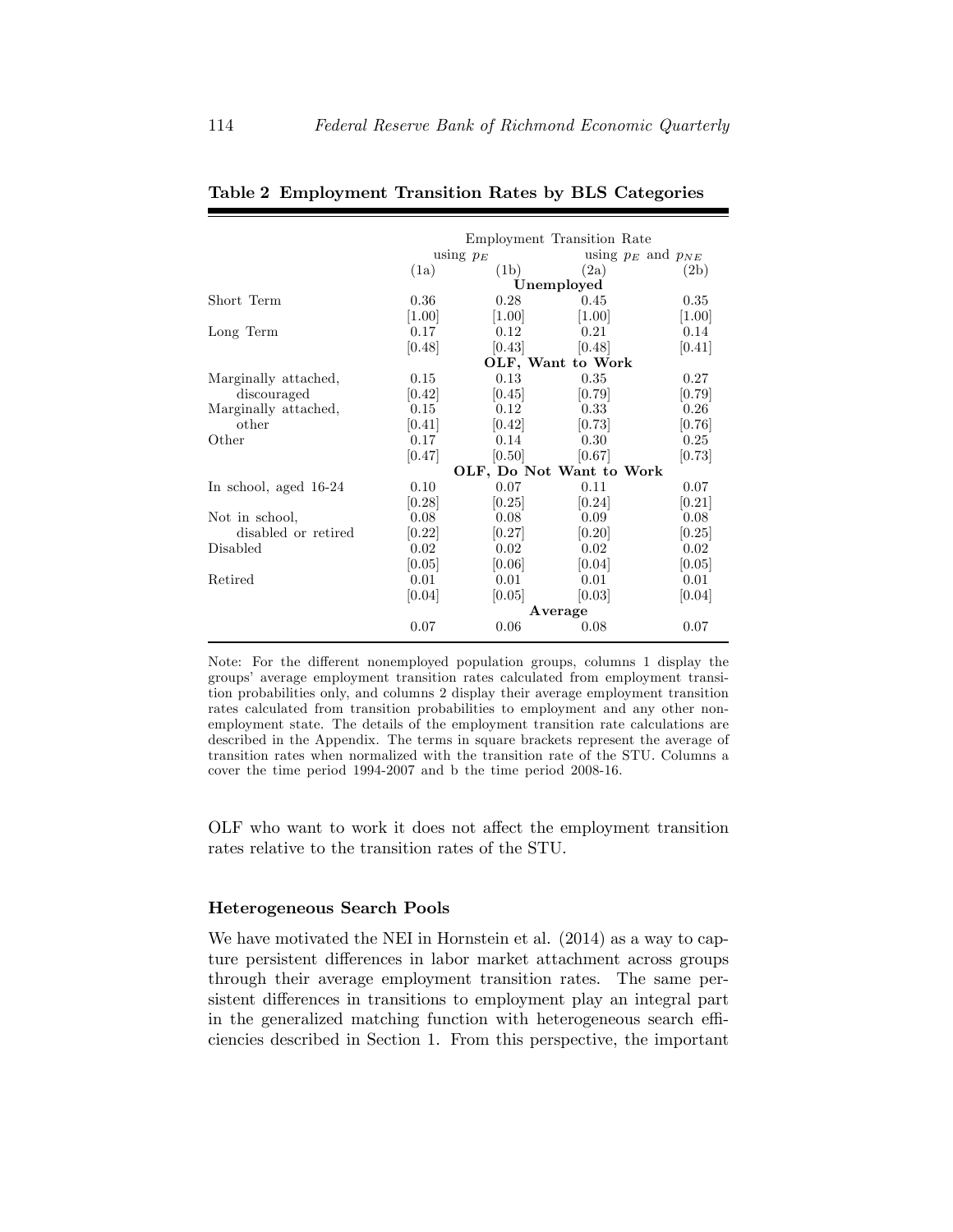

Figure 1 Labor Force Status (LFS) of the Nonemployed

distinctions between the different nonemployment states that enter the NEI and the generalized matching function are (1) short-term unemployment and (2) long-term unemployment, (3) those who are OLF and want to work, (4) those who are OLF, do not want to work, are in school, and others, and (5) those who are OLF, do not want to work, and are disabled or retired. For this aggregation of nonemployment states, the differences of employment transitions across groups clearly dominate the differences within groups. We now describe how the composition and the employment transitions of this "aggregated" search pool change with the business cycle.

In Figure 1, we plot the working-age population shares of the five aggregated nonemployment segments for the period 1994–2016. From this graph it is apparent that for the two recessions in the sample period, 2001 and 2007–09, the nonemployment share is increasing mainly because of increased unemployment. The increase of LTU in the Great Recession is especially striking. Following the recovery from the Great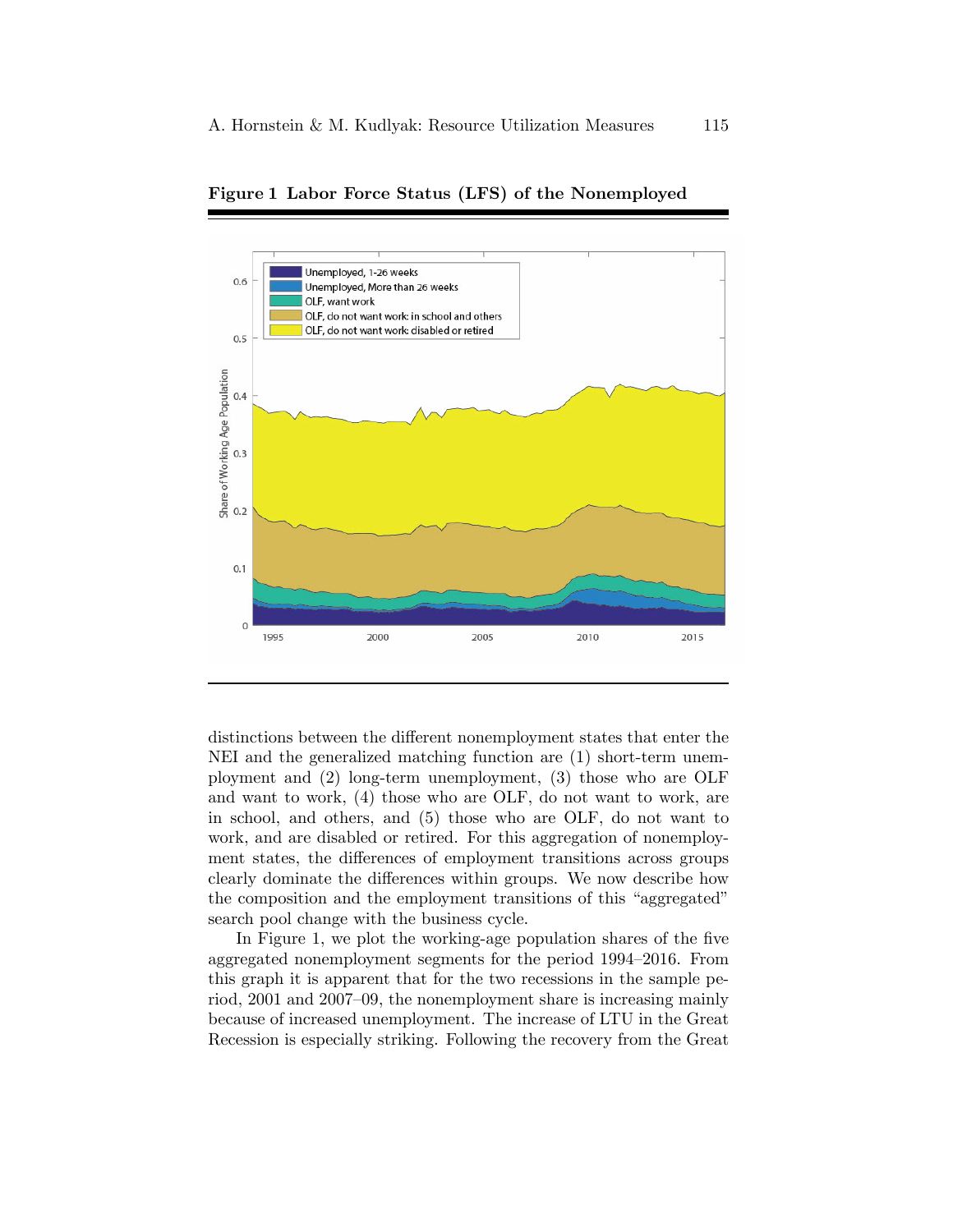

Figure 2 LFS Contingent Transition Rates to Employment

Recession, the decline in unemployment was compensated by an increase of those who are disabled or retired such that the working-age share of nonemployment remained elevated.

In Figure 2, we plot the employment transition rates of the five aggregated nonemployment segments for the period  $1994-2016$ .<sup>9</sup> The figure reflects the persistent differences in employment transition rates across different nonemployment segments. In particular, employment transition rates across nonemployment segments move together, they decline in recessions and increase in recoveries such that the ranking of transition rates remain unchanged.<sup>10</sup> This does not preclude different cyclical sensitivities for the transition rates of different nonemployment

 $9$  The "aggregated" employment transition rates are calculated as the nonemployed weighted averages of the employment transition rates calculated using data on exit probabilities to employment and other nonemployment states.

<sup>10</sup> There also appears to be a secular decline in employment transition rates for unemployed and those OLF who want to work.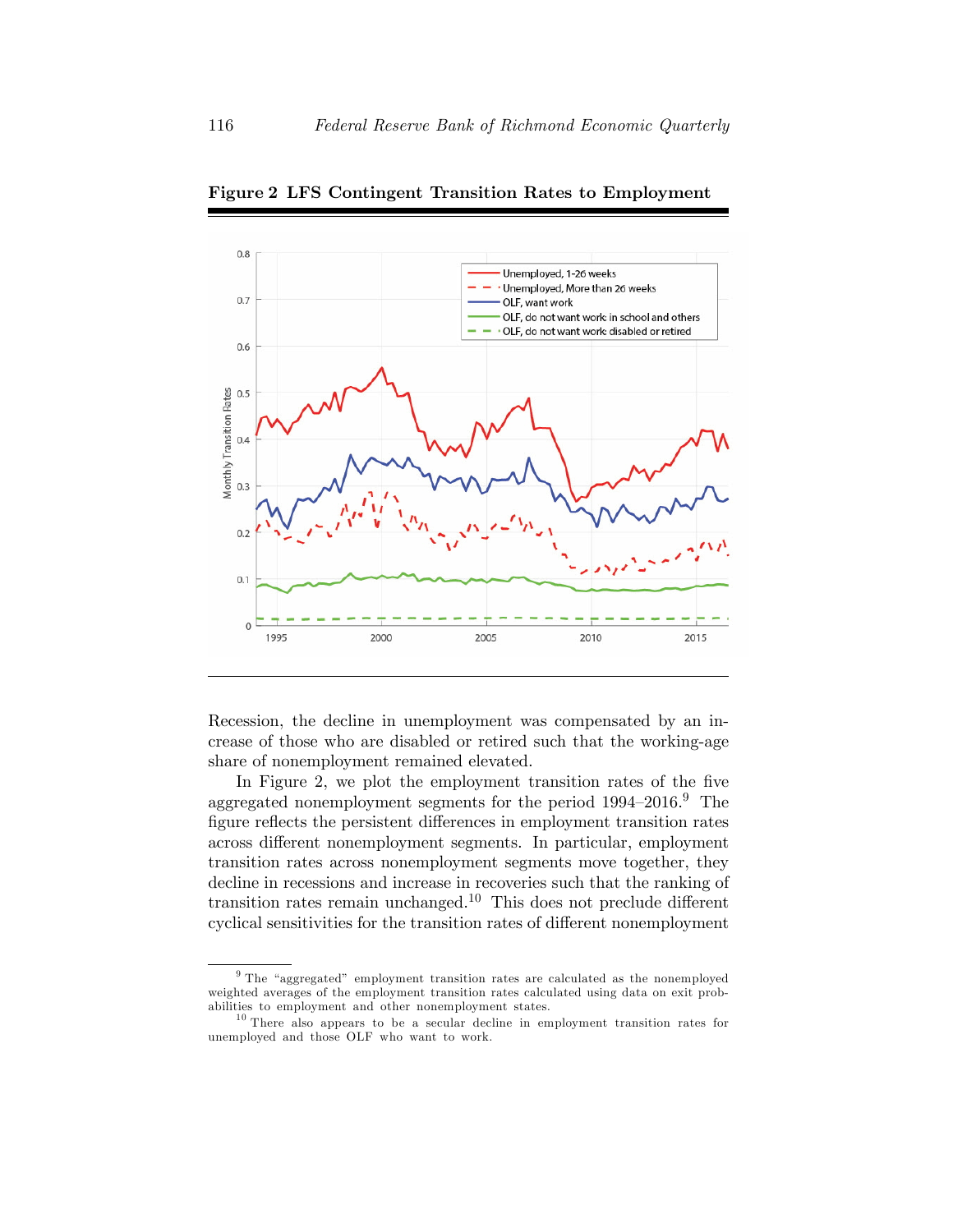

Figure 3 LFS Contingent Transition Rates Relative to Transition Rates of Short-Term Unemployed

segments, but it appears that the volatility of employment transition rates relative to those of the STU is limited, Figure 3.<sup>11</sup>

In Table 3, we summarize the average properties of working-age population shares and relative employment transitions for our five aggregated nonemployment segments. As we have noted, nonemployment has somewhat increased in the years following the Great Recession, and most of the increase took place among the LTU and the disabled and retired, Table 3 column 1. Even though transitions to employment declined substantially following the Great Recession, the decline affected all nonemployment segments equally, such that the transitions of all segments relative to those of the STU remained quite stable. This stability of relative employment transitions holds independently of how we measure employment transitions, whether it is the straight

 $11$  Hornstein and Kudlyak (2016) use these different cyclical sensitivities to identify differences in search effort across segments.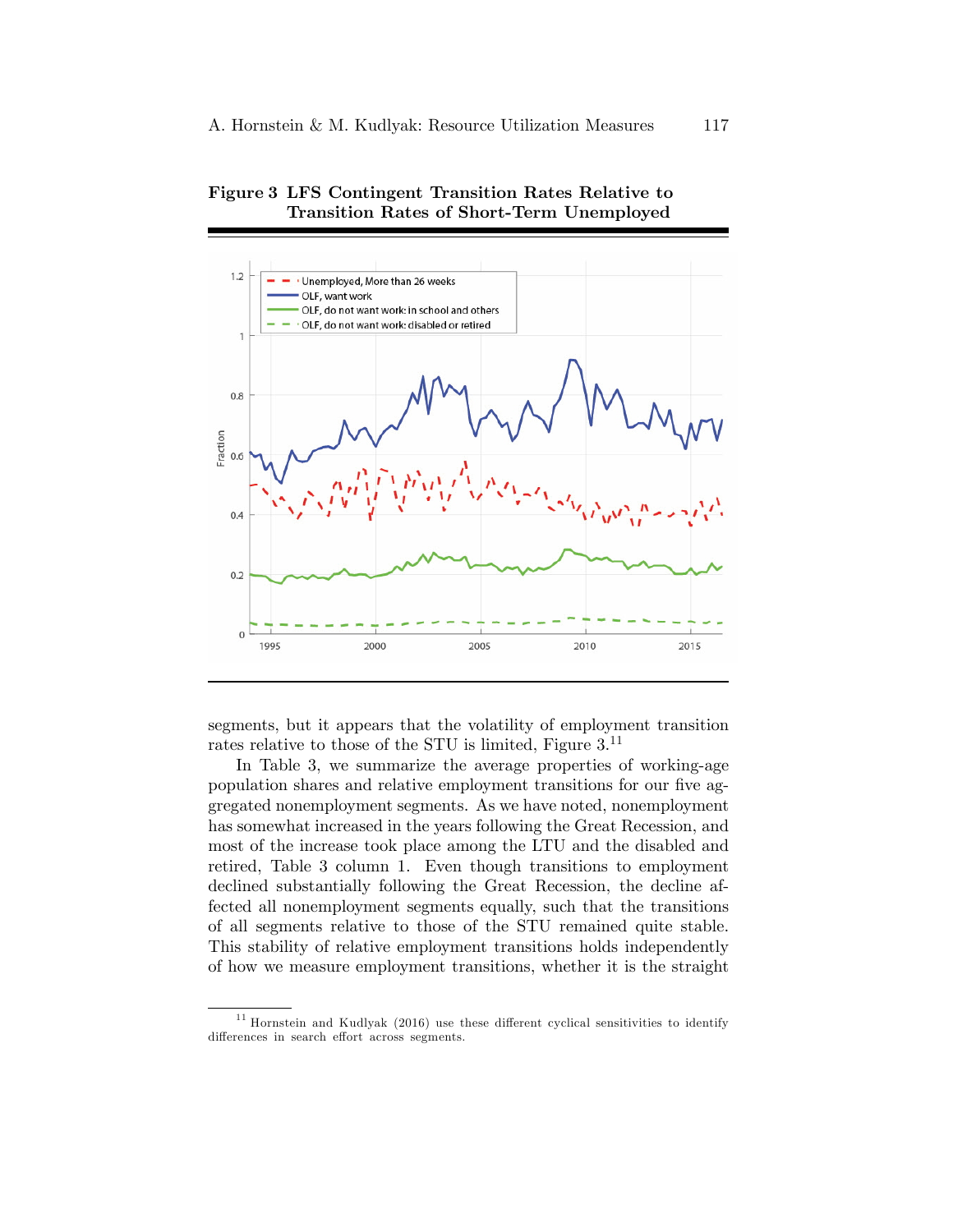|                          | WAP Share |         | Relative Transition |      |      |      |
|--------------------------|-----------|---------|---------------------|------|------|------|
|                          |           |         | Probability         |      | Rate |      |
|                          | (1a)      | (1b)    | (2a)                | (2b) | (3a) | (3b) |
| Unemployed               |           |         |                     |      |      |      |
| Short term               | 2.8       | 3.0     | 1.00                | 1.00 | 1.00 | 1.00 |
| Long term                | 0.6       | $1.6\,$ | 0.53                | 0.47 | 0.48 | 0.41 |
| OLF, want to work        |           |         |                     |      |      |      |
| Marg att and others      | 2.3       | 2.4     | 0.50                | 0.51 | 0.69 | 0.74 |
| OLF, do not want to work |           |         |                     |      |      |      |
| In school and others     | 11.3      | 11.9    | 0.27                | 0.29 | 0.21 | 0.23 |
| Disabled or retired      | 19.6      | 21.5    | 0.05                | 0.06 | 0.03 | 0.04 |

Table 3 Aggregated Nonemployment Categories

Note: For the different nonemployed population groups, columns 1 display their average percentage shares in total working-age population (WAP). Columns 2 display the average of their employment transition probabilities relative to the transition probabilities of the STU, and columns 3 display the average of their employment transition rates relative to the transition rates of the STU when the employment transition rates have been calculated using the exit probabilities to employment and different nonemployment states as described in the Appendix. Columns a cover the time period  $1994-2007$  and b the time period  $2008-16$ .

employment transition probability, Table 3 column 2, or the employment transition rate calculated from the exit probabilities to employment and a different nonemployment state, Table 3 column 3. In Section 2, we have argued that the employment transition rate represents a better measure of employment transitions, and for the following, we will use the average employment transition rates for the full sample, the average of Table 3 column 3a and column 3b, as our measure of the relative quality of the different nonemployment segments.<sup>12</sup>

# 3. MATCHING EFFICIENCY AND THE NEI

We now use the information on relative employment transition rates to construct measures of quality-adjusted search input for a matching function with heterogeneous search efficiencies as described in Section 1, equation (4). These quality-adjusted search input measures correspond to the nonemployment index we proposed in Hornstein et al.  $(2014)$ . We then show that measures of matching efficiency for generalized matching functions that account for heterogeneity are less volatile than the matching efficiency measures derived from standard

<sup>12</sup> Using average relative transition rates from the pre-2008 period does not change the results.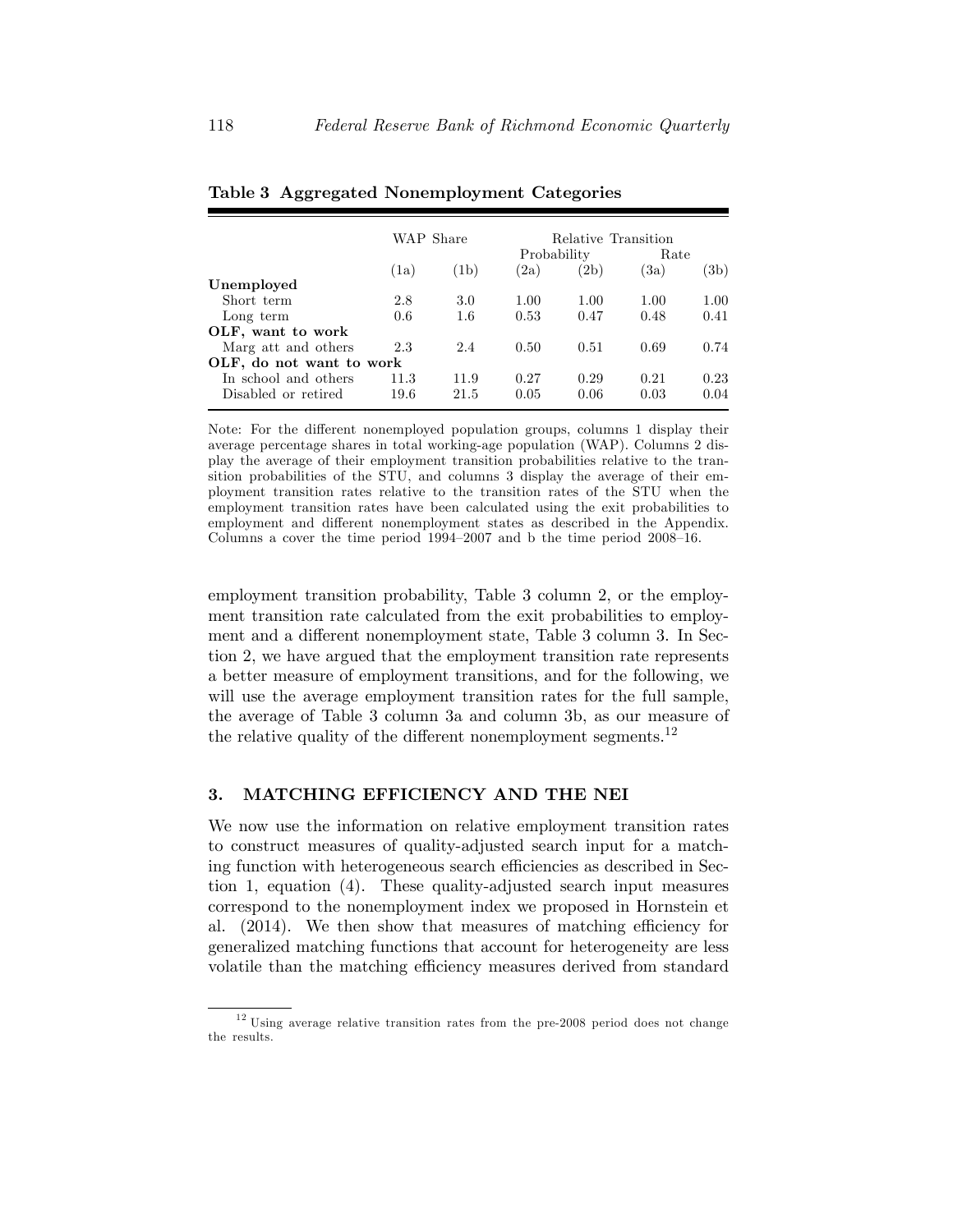

Figure 4 NEI: A Measure of Quality-Adjusted Search Effort

matching functions that assume homogeneous search and are limited to the unemployment pool.

We proceed by gradually expanding our definition of the search pool. For the first definition (NEI1), we take the weighted sum of STU and LTU, where STU receives a weight of 1 and LTU receives a weight of 0.46. The weight of LTU is its average employment transition rate relative to STU or, using the heterogeneous search framework

$$
\frac{\lambda_{LTU}}{\lambda_{STU}} = \frac{\rho_{LTU}}{\rho_{STU}} = \rho_{LTU},
$$

since  $\rho_{STU} \equiv 1^{13}$  For the second definition (NEI2), we add the OLF who want to work with a weight of 0.71 to NEI1. Finally, for the third

 $13$  Assigning a weight of one to STU is a normalization. Choosing a different weight for STU while maintaining the relative weights between the different groups affects the scale of the NEI but not its cyclical properties.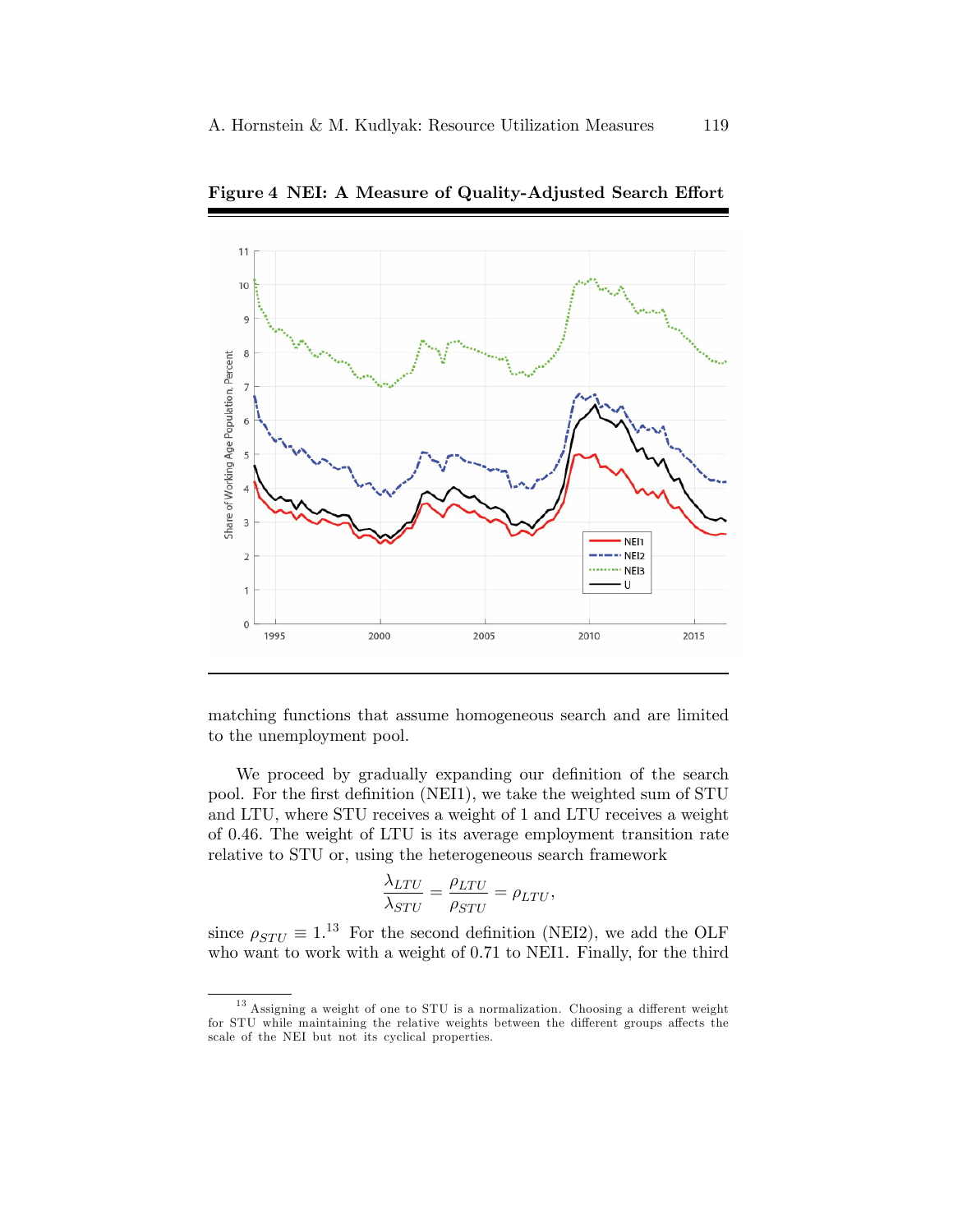definition (NEI3), we add the OLF who are at school with a weight of 0.24 and the disabled and retired with a weight of 0.04 to NEI2. The working-age population shares of the three quality-adjusted search pools are displayed in Figure 4. For comparison, we have also added the working-age population share of the unweighted unemployed (U), which represents the standard measure of unemployment.

By construction, the level of the NEIs is increasing as we expand the coverage of nonemployment. In particular, once we include weighted OLF (NEI2 and NEI3), the levels of the NEIs are larger than for the standard measure of unemployment U. But note that the NEIs tend to be less volatile than the standard measure of unemployment, that is, they increase less in recessions than does the standard measure of unemployment. Furthermore, like the unemployment rate, all NEIs have essentially returned to their pre-Great Recession lows.

The proposed NEIs represent the quality-adjusted input to a generalized matching function that accounts for heterogeneity in search efficiencies across types. Following the discussion in Section 1, we can decompose changes in the average employment transition rate across all nonemployment segments included in an NEI,  $\lambda$ , into changes coming from market tightness,  $\theta$ , average search pool quality,  $\bar{\rho}$ , and aggregate matching efficiency,  $\kappa$ , equation (7). We construct market tightness, that is, the ratio of vacancies to the unweighted sum of nonemployment segments in the NEI, using the adjusted help-wanted index (HWI) from Barnichon (2010) for vacancies and posted job openings from JOLTS.<sup>14</sup> In Figure 5, we plot the average employment transition rates  $(A)$ , market tightness  $(B)$ , average quality  $(C)$ , and matching efficiency  $(D)$  for our three NEI definitions.<sup>15</sup> For comparison, we also plot average quality and matching efficiency for the standard measure of unweighted unemployment.

The average employment transition rate declines in recessions and increases in expansions, Figure 5.A. This property of the average transition rate simply reflects the same countercyclical pattern for all of the component transition rates. As we expand the coverage of the search pool, the average transition rate becomes less volatile.<sup>16</sup> In

 $^{14}$  The HWI index is available from the 1970s on, whereas JOLTS data are available only from 2000 on. The shift in job advertising from print media to web-based means that the HWI may not be consistent over time. Barnichon (2010) corrects for these structural changes in the HWI series in a way such that the HWI lines up with the JOLTS job openings in mid-2000, and we splice the two series in 2006.

<sup>&</sup>lt;sup>15</sup> We plot the log of each series and normalize each series to zero at the beginning of the sample.

<sup>&</sup>lt;sup>16</sup> The level of the average employment transition rate also declines as we expand the coverage of the search pool, but this is not apparent from Figure 5.A since we have normalized each series to zero at the beginning of the sample.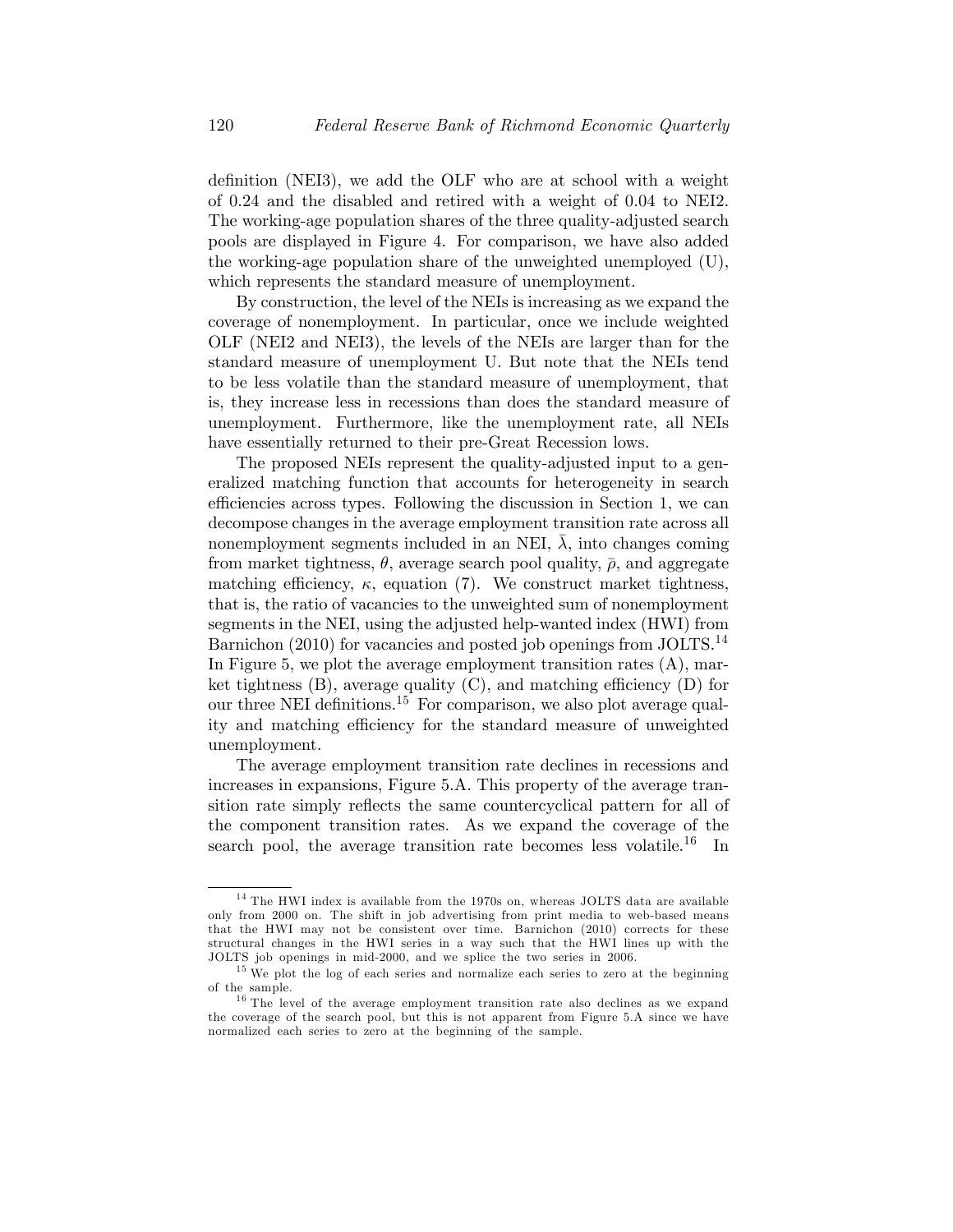

Figure 5 Components of the Average Employment Transition Rate

particular, the average transition rate declines less in recessions. This is because relative to the employment transition rates of the unemployed, the transition rates of the OLF (want work) decline less in recessions (NEI2 versus NEI1), as do the transition rates of the OLF (do not want work) (NEI3 versus NEI2). Furthermore, the unemployed with highly volatile transition rates represent a relatively small share of NEI3.

Market tightness has the same cyclical pattern as the average employment transition rate: it declines in recessions and increases in expansions, Figure 5.B. This feature reflects the fact that in recessions vacancy postings decline and nonemployment increases. The volatility of market tightness also declines as we expand the coverage of the search pool, and this reflects the fact that unweighted, like weighted, (NEI) nonemployment becomes less volatile as we expand the coverage of the search pool, Figure 4.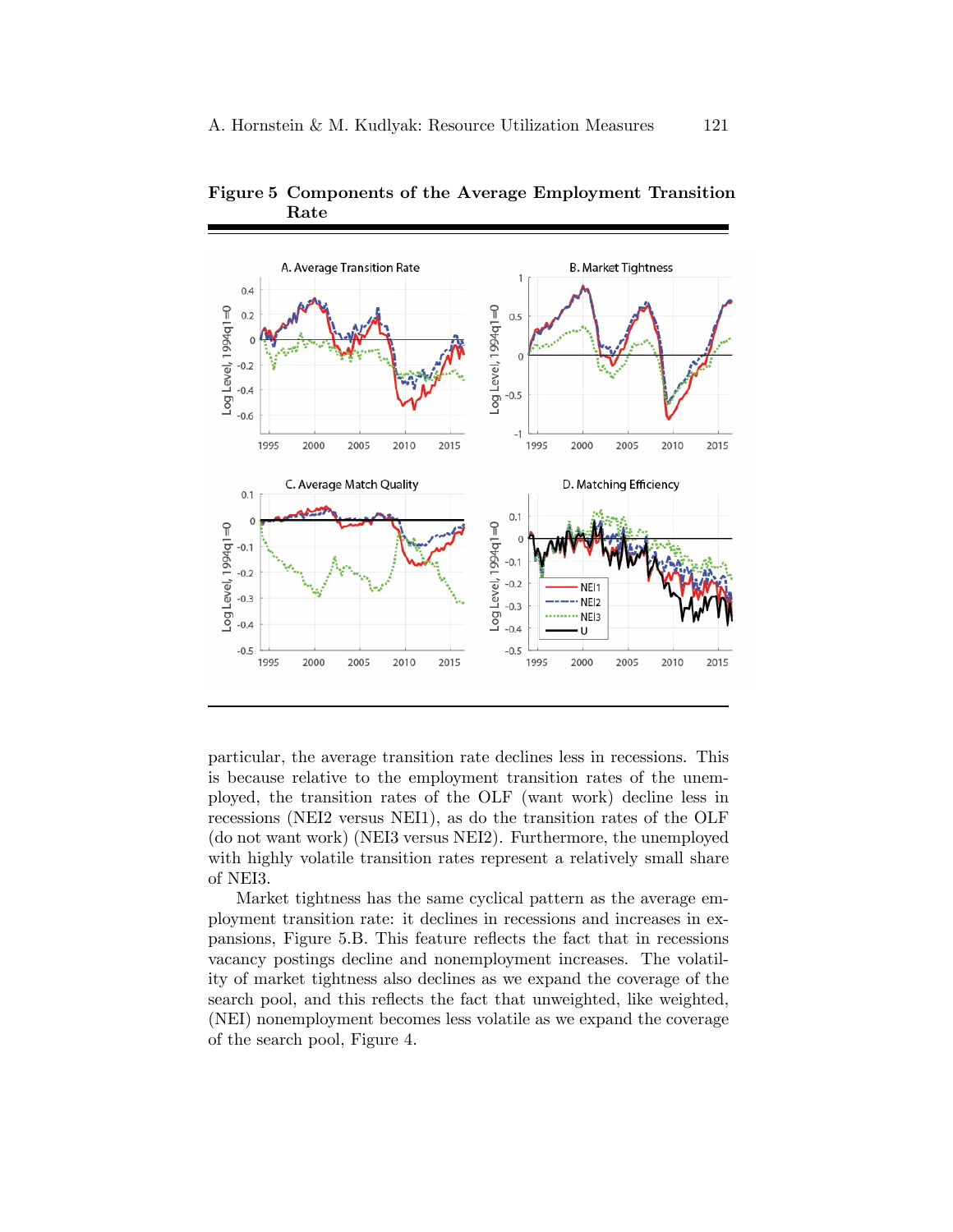In the standard matching framework with homogeneous search, average quality is constant. In the generalized matching framework with heterogeneous search, average quality reflects the composition of the search pool, Figure 5.C. For example, average quality for qualityadjusted unemployment (NEI1) declines in recessions because the share of LTU with relatively low search efficiency is increasing in recessions. Average quality continues to decline in recessions for the search pool (NEI2) that includes OLF (want work), but the magnitude of the decline is reduced since the weight of OLF (want work) is more similar to STU than it is to LTU. For the broadest definition of the search pool (NEI3) that includes OLF (do not want work), average quality increases in recessions. This is unlike what we see for the two narrower definitions of the search pool and occurs because the share of OLF (do not want work) in total nonemployment declines in recessions and both components of OLF (do not want work) receive smaller quality weights than all other nonemployment components in the search pool.

Finally, matching efficiency represents the residual component that, together with market tightness and average quality, accounts for the movements in average employment transition rates. In Figure 5.D, we use equation  $(7)$  to construct measures of matching efficiency for the different search pool definitions. We assume that the matching elasticity is  $\alpha = 0.35$ , a value consistent with estimates from Barnichon and Figura (2015) and within the range of reported matching elasticities from Petrongolo and Pissarides (2001). We start with the matching efficiency calculated for the standard search pool definition with homogeneous unemployment (U). For this measure, the decline in matchingelasticity weighted market tightness accounts for some of the decline in average transition rates, but with no change in average quality a significant decline in matching efficiency remains. Once we account for heterogeneity in the search pool of unemployed (NEI1), average quality declines in recessions and less of a decline in matching efficiency is required. Once we include OLF (want work) in the search pool (NEI2), the average transition rate and market tightness both decline less in recessions, but the change is more pronounced for the average transition rate such that a smaller decline of matching efficiency is required. Finally, for the most comprehensive definition of the search pool (NEI3), which includes OLF (do not want work), average employment transition rates are even less volatile relative to market tightness and average quality increases in recessions such that substantially smaller declines in matching efficiency occur during recessions.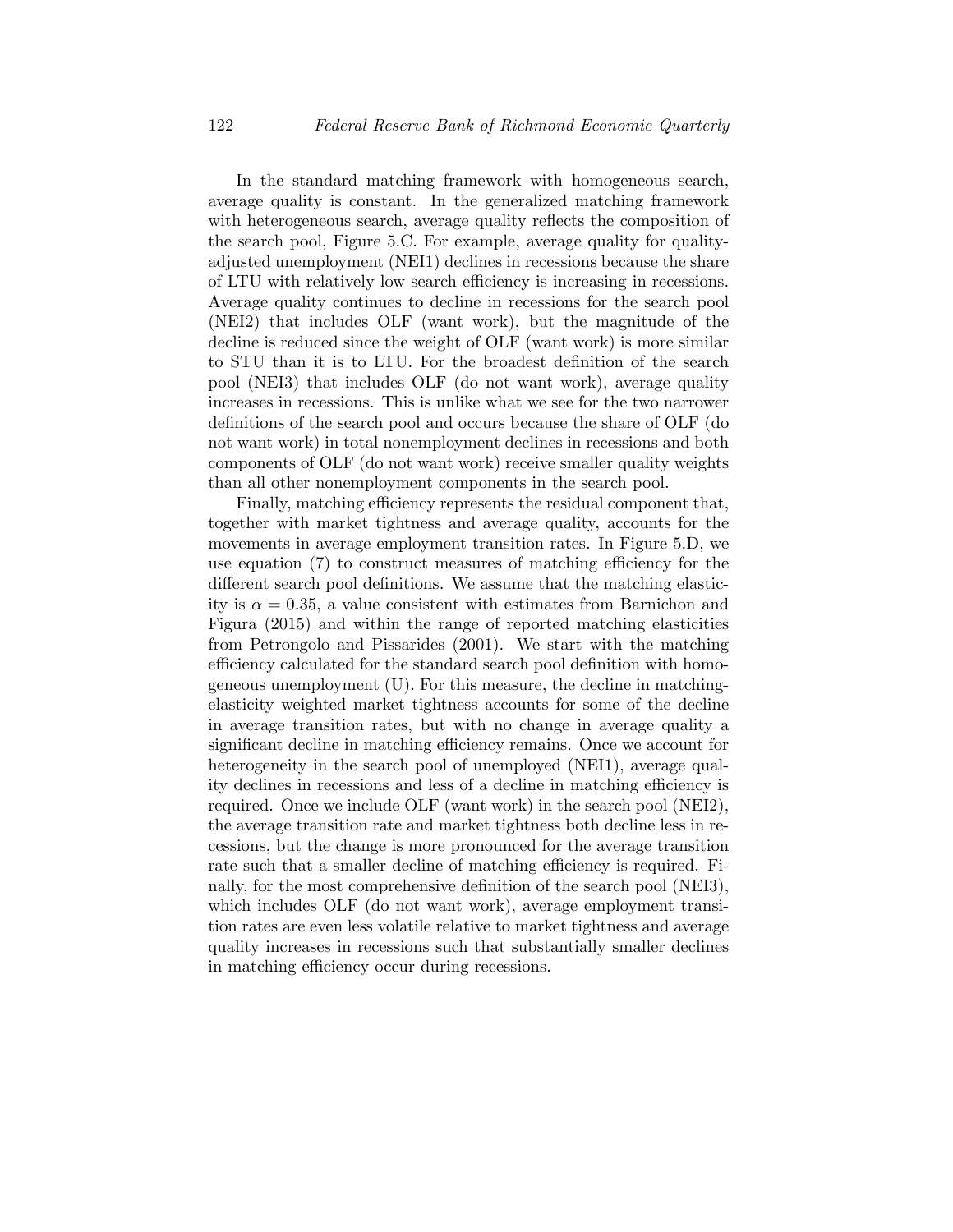## 4. CONCLUSION

We have reviewed the evidence on heterogeneity among the nonemployed in the CPS with respect to their likelihood of making the transition to employment within a month, and we have shown that while the differences between the groups that are most and least likely to make the transition to employment are quantitatively substantial, there is also a gradual transition between the groups at the extremes. We have then shown that the NEI proposed in Hornstein et al.  $(2014)$ represents the quality-adjusted search input of a generalized matching function that accounts for heterogeneity in search efficiency across the search pool. Finally, expanding the coverage of the search pool at the same time one accounts for heterogeneity in search effort reduces the measured decline in matching efficiency associated with the Great Recession. In other words, for an appropriately defined broader concept of nonemployment, the efficiency of the U.S. labor market has not declined as much as would be suggested by standard measures of unemployment.

# APPENDIX

Data for the population shares and employment transition rates for nonemployment by reason are constructed from the monthly CPS micro datasets as in Kudlyak and Lange (2014). All data are seasonally adjusted using the procedure proposed by Watson (1996). We deviate from Hornstein et al. (2014) in the construction of the employment transition rates in order to account for the possibility that the nonemployment state may change not only because a nonemployed worker makes the transition to employment, but also because she may just make the transition to a different nonemployment state. Both transition rates will be reflected in the transition probability to employment, but from a matching function perspective we are mainly interested in the transition rate to employment.

Take a group with nonemployment status  $j$ . Assume that transitions to employment or a different nonemployment state arrive continuously according to Poisson processes with arrival rates  $\lambda_{iE}$  and  $\lambda_{iN}$ , respectively. Then the probability that within a month a member will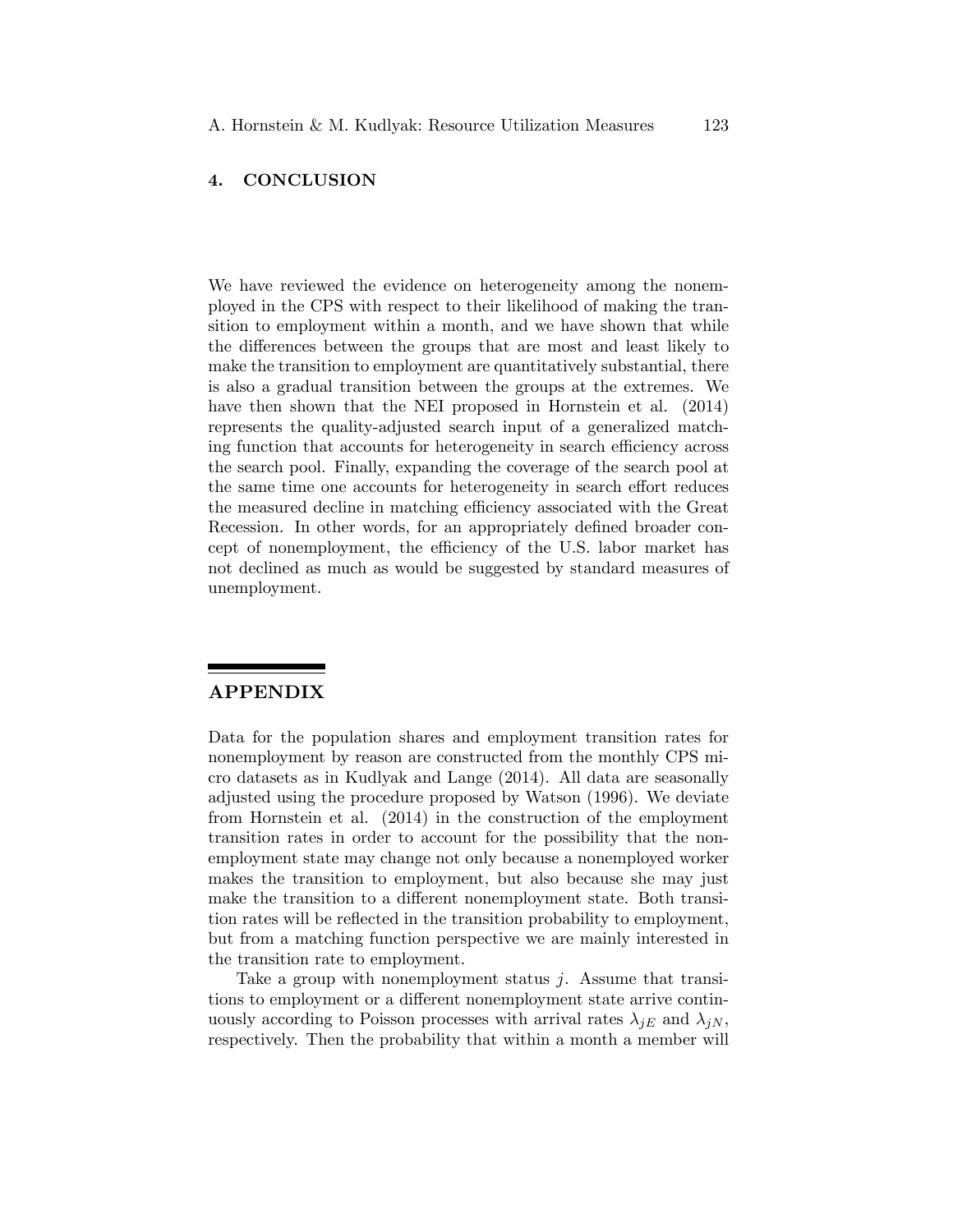exit nonemployment state  $j$  for employment is

$$
p_{jE} = \int_{0}^{1} \underbrace{e^{-\lambda_{jN}\tau}}_{\text{no exit to } N \text{ by } \tau} \underbrace{\left(\lambda_{jE}e^{-\lambda_{jE}\tau}\right)}_{\text{transition to } E \text{ at } \tau} d\tau = \lambda_{jE} \int_{0}^{1} e^{-\left(\lambda_{jN} + \lambda_{jE}\right)\tau} d\tau,
$$

ignoring the possibility that somebody will flow back into state  $j$  in the same month.<sup>17</sup> We can simplify this expression and apply the same procedure to the exit probability to a different nonemployment state, and we get

$$
p_{jE} = \frac{\lambda_{jE}}{\lambda_{jE} + \lambda_{jN}} \left[ 1 - e^{-(\lambda_{jE} + \lambda_{jN})} \right]
$$
  

$$
p_{jN} = \frac{\lambda_{jN}}{\lambda_{jE} + \lambda_{jN}} \left[ 1 - e^{-(\lambda_{jE} + \lambda_{jN})} \right].
$$

We have data on the monthly transition probabilities to employment,  $p_{jE}$ , or a different nonemployment state,  $p_{jN}$ . We can recover the transition rates  $\lambda$  from the transition probabilities p as follows

$$
\lambda_{jN} = -\frac{\log(1 - p_{jE} - p_{jN})}{(1 + p_{jE}/p_{jN})}
$$
\n
$$
\lambda_{jE} = -\frac{\log(1 - p_{jE} - p_{jN})}{(1 + p_{jE}/p_{jN})}
$$
\n
$$
= -p_{jE} \frac{\log(1 - p_{jE} - p_{jN})}{(p_{jE} + p_{jN})}
$$

:

For  $p_{jN}$  small relative to  $p_{jE}$  we have

$$
\lambda_{jE} \approx -\log\left(1 - p_{jE}\right),\,
$$

that is, we can limit attention to the employment transition probabilities. Note that the exit rates are defined on the unit interval, which represents one month. So we are calculating monthly exit rates.

<sup>17</sup> Shimer (2012) proposes a procedure that recovers continuous time exit rates allowing for the possibility that an agent who exits a state returns to the state within the unit of observation. His procedure uses information from the complete transition matrix covering transitions between all labor market states.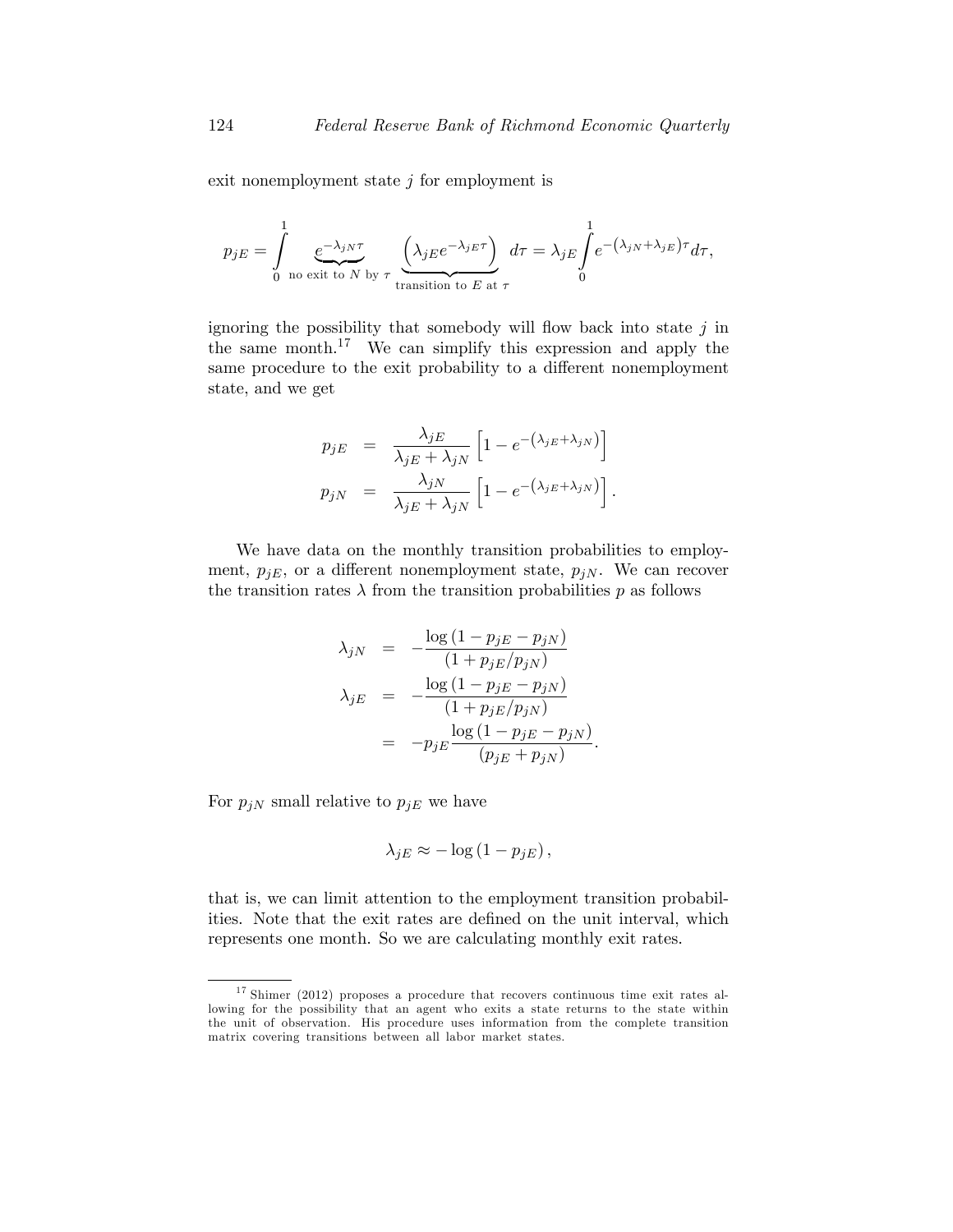# REFERENCES

- Appelbaum, Binyamin. 2014. "Still Needed: Millions of Jobs." New York Times, April 4.
- Barnichon, Regis. 2010. "Building a Composite Help-Wanted Index.  $Economics Letters 109 (December): 175–78.$
- Barnichon, Regis, and Andrew Figura. 2015. "Labor Market Heterogeneity and the Aggregate Matching Function." American Economic Journal: Macroeconomics 7 (October): 222–49.
- Diamond, Peter. 2013. "Cyclical Unemployment, Structural Unemployment." IMF Economic Review 61 (August): 410–55.
- Elsby, Michael W.L., Bart Hobijn, and Ayşegül Şahin. 2015. "On the Importance of the Participation Margin for Labor Market Fluctuations." Journal of Monetary Economics 72 (May): 64–82.
- Flinn, Christopher J., and James J. Heckman. 1983. "Are Unemployment and Out of the Labor Force Behaviorally Distinct Labor Force States?" Journal of Labor Economics 1 (January):  $28 - 42.$
- Fujita, Shigeru. 2014. "On the Causes of Declines in the Labor Force Participation Rate." Federal Reserve Bank of Philadelphia Research Rap Special Report (February).
- Hornstein, Andreas, and Marianna Kudlyak. 2016. "Estimating Matching Efficiency with Variable Search Effort." Federal Reserve Bank of Richmond Working Paper 16-13R (December).
- Hornstein, Andreas, Marianna Kudlyak, and Fabian Lange. 2014. "Measuring Resource Utilization in the Labor Market." Federal Reserve Bank of Richmond Economic Quarterly 100 (First Quarter),  $1-21$ .
- Hornstein, Andreas, Marianna Kudlyak, Fabian Lange, and Tim Sablik. 2014. "Does the Unemployment Rate Really Overstate Labor Market Recovery?" Federal Reserve Bank of Richmond Economic Brief 14-06 (June).
- Irwin, Neil. 2017. "Trump Said the Unemployment Rate Wasn't Real. Here Are Some Other Options." New York Times. February 3.
- Kudlyak, Marianna, and Fabian Lange. 2014. "Measuring Heterogeneity in Job Finding Rates among the Nonemployed Using Labor Force Status Histories." Federal Reserve Bank of Richmond Working Paper 14-18 (October).